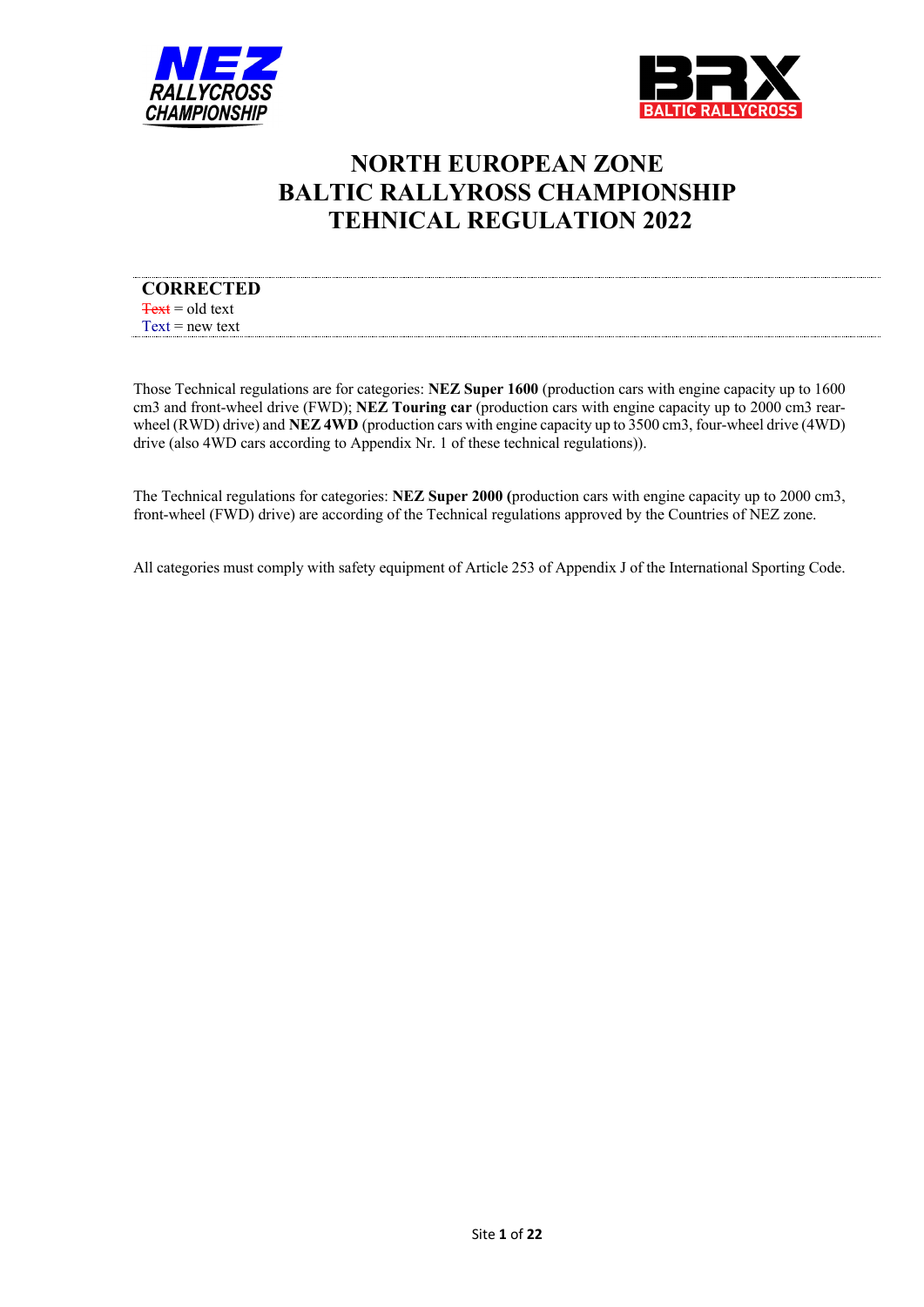



## **1. DEFINITION**

**1.1** Cars must be rigidly-closed non-convertible models.

## **2. ELIGIBLE CARS**

## **2.1 Type of cars eligible**

Cars homologated or not homologated with the FIA but produced in series and regularly on sale through a recognised commercial network are eligible.

#### **3. MODIFICATIONS AND ADJUNCTIONS ALLOWED OR OBLIGATORY**

**3.1** All modifications which are not explicitly allowed by the present regulations are forbidden. An authorised modification may not entail a non-authorised modification.

#### **3.2 Wheelbase and overhangs**

The wheelbase and overhangs of the series production car must be respected.

#### **3.3 Material**

Unless explicitly authorised by the present regulations, the use of the following materials is prohibited unless they correspond exactly to the material of the original part:

- § Titanium alloy
- Magnesium alloy  $(< 3$  mm thick)
- Ceramics
- Composite or fibre-reinforced material.

Housing, covers, mounting brackets and accessories may be in composite material. Titanium alloy is permitted for quick release connectors of the braking circuit.

## **3.4 Driving aids**

Unless explicitly authorised by the present regulations, any driving aid system is prohibited (ABS / ASR / Traction Control / ESP…).

Supercharged cars must not be equipped with any device which allows the boost pressure, or the electronic management system controlling the boost pressure, to be adjusted by the driver while the car is in motion (except the throttle pedal).

#### **3.5 Energy recovery**

Any energy- recovery system other than that provided by the engine is prohibited. All ERS-H systems are prohibited.

#### **3.6 Telemetry / Voice communications**

Any form of wireless data transmission between the vehicle and any person and/or equipment is prohibited while the car is on the track.

This definition does not include:

- Voice radio communications between the driver and his/her team
- Transponder from the official timekeeping, and
- § Automatic timing recording.

On-board data recorders are allowed.

On-board TV Cameras are not included in the above definitions. However, the equipment and supports must first be approved by the Technical Delegate.

#### **4 MINIMUM WEIGHT**

The weight of the car is measured with the driver on board wearing his/her full racing apparel, and with the fluids remaining at the moment at which the measurement is taken.

The weight must be according to the following table: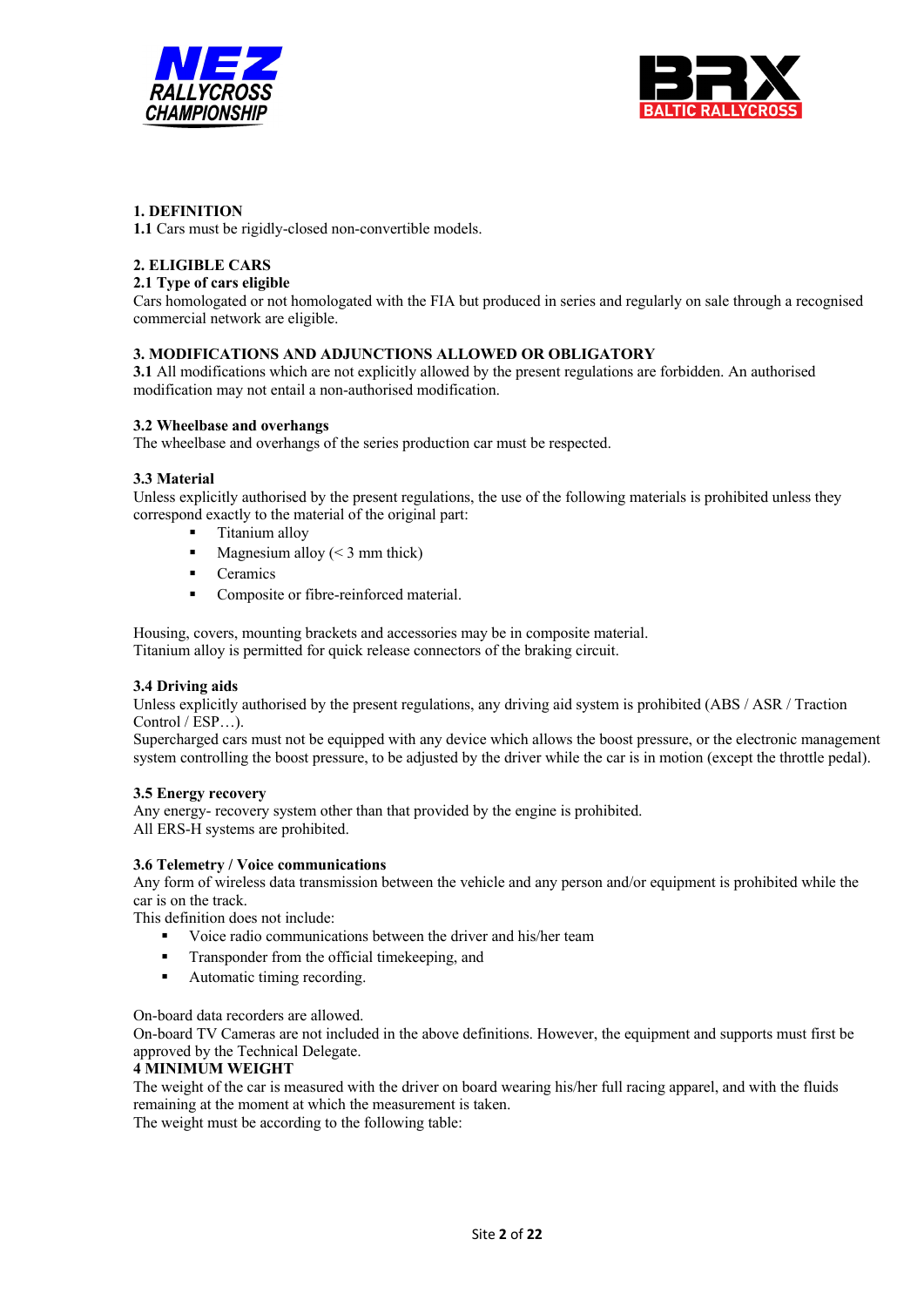



| Up to $1000 \text{ cm}$ 3                              | 770 kg            |
|--------------------------------------------------------|-------------------|
| Over 1000 cm3 and up to 1400 cm3                       | $860 \text{ kg}$  |
| Over $1400 \text{ cm}$ 3 and up to $1600 \text{ cm}$ 3 | $1000 \text{ kg}$ |
| Over $1600 \text{ cm}$ 3 and up to $2000 \text{ cm}$ 3 | $1100 \text{ kg}$ |
| Over 2000 cm3 and up to 2500 cm3                       | $1130 \text{ kg}$ |
| Over 2500 cm3 and up to 3000 cm3                       | $1210 \text{ kg}$ |
| Over 3000 cm3 and up to 3500 cm3                       | $1300 \text{ kg}$ |
| The minimum weight of a NEZ 4WD (Proto cars)           | $1300 \text{ kg}$ |
| The minimum weight of a NEZ 4WD (R5/RALLY2)            | $1250 \text{ kg}$ |

#### **Engines with variable valve lift systems (VTEC, VANOS, MIVEC and etc.)**

If engine has variable valve lift system an additional weight of 50kg has to be added to given weight, for example:

| (Over                                  | $1400 \text{ cm}^3$ | and up to | $1600 \text{ cm}^3$ | $1000 \text{ kg}$ |
|----------------------------------------|---------------------|-----------|---------------------|-------------------|
| If variable valve lift system is used: | $1050 \text{ kg}$   |           |                     |                   |
|                                        |                     |           |                     |                   |
| Over                                   | $1600 \text{ cm}^3$ | and up to | $2000 \text{ cm}^3$ | $1100 \text{ kg}$ |
| If variable valve lift system is used: |                     |           |                     | $1150 \text{ kg}$ |

The volumes are corrected engine capacities, calculated as Article 252.3.

It is permitted to complete the weight of the car by one or several ballasts, provided that they are strong and unitary blocks, fixed by means of tools with the possibility of affixing seals, placed on the floor of the cockpit.

#### **5 ENGINES 5.1 Cylinder capacity**

## **5.1.1 NEZ 4WD**

For supercharged engines of NEZ 4WD, the maximum cylinder capacity authorised is 2058 cm3.

Normally aspirated engines are allowed up to the equivalent corrected cylinder capacity of the turbo engines.

## **5.1.2 Super1600**

The cylinder capacity is limited to 1600 cm3.

The engine must have a maximum of 4 cylinders.

The number of fuel injectors must be limited to 1 per cylinder.

#### **5.1.3 TouringCars and Super2000**

The cylinder capacity is limited to 2000 cm3.

The engine must have a maximum of 4 cylinders.

The number of fuel injectors must be limited to 1 per cylinder.

#### **5.2 Engine – General**

#### **5.2.1 Engine SUPER1600 - TOURINGCARS**

The engine is free, but:

- Engine of any manufacturer is allowed, but not exceeding defined cylinder capacity
- the engine must be normally aspirated.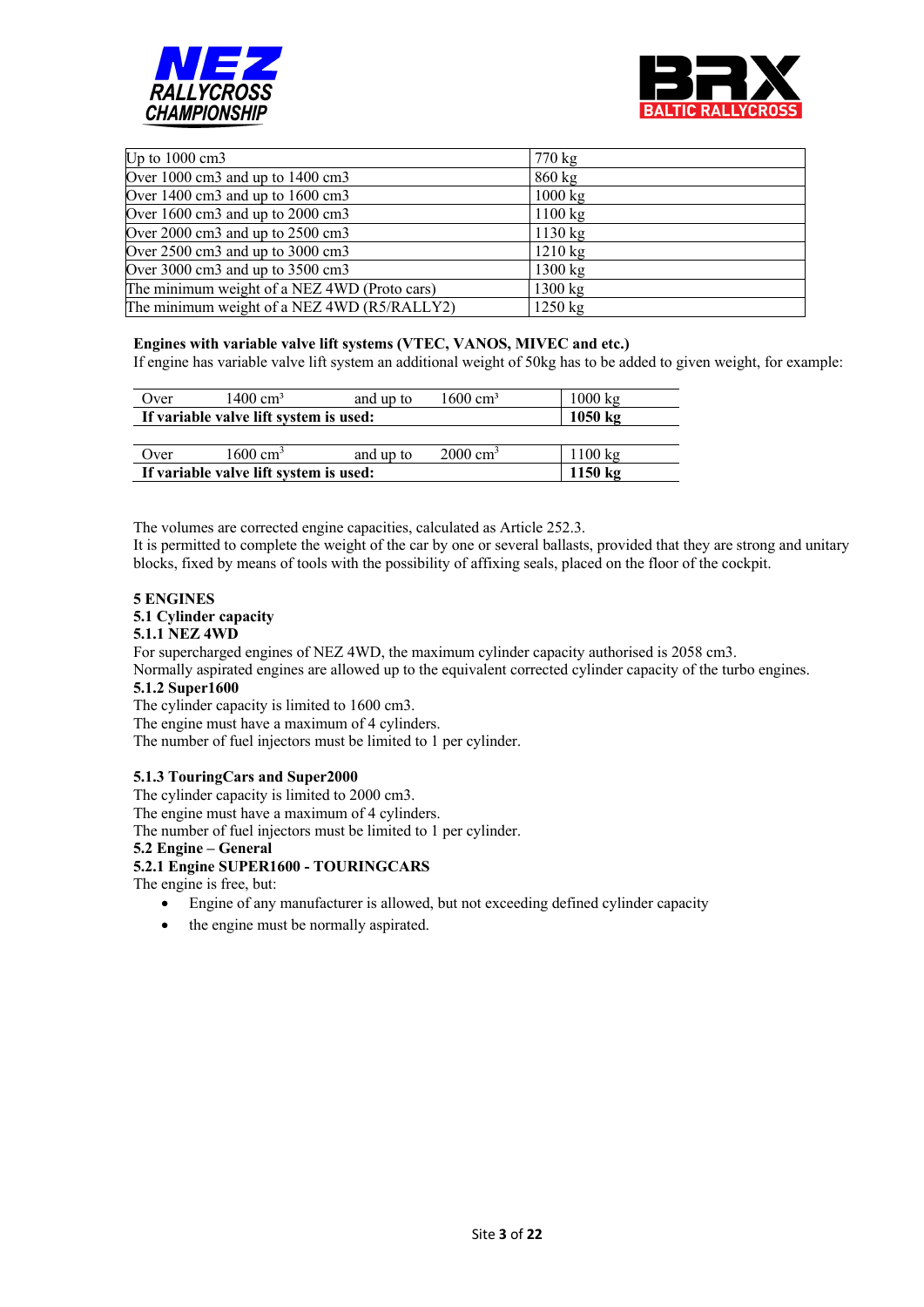



## **5.2.1.1**

Only a direct mechanical linkage between the throttle pedal and the engine load control device is permitted. **5.2.2 Engine NEZ 4WD**

Engine of any manufacturer is allowed, but not exceeding defined cylinder capacity

## **5.2.3 Restrictor**

All supercharged cars must include a restrictor attached to the compressor housing.

All the air necessary for feeding the engine must pass through this restrictor, which must respect the following: See Drawing 254-4.

- $\blacksquare$  The maximum internal diameter of the restrictor is 45 mm.
- This diameter must be maintained for a minimum length of 3 mm.
- This length is measured upstream of plane A.
- Plane A is perpendicular to the rotational axis of the turbocharger and is at a maximum of 47 mm upstream of plane B, measured along the neutral axis of the intake duct.
- Plane B passes through the intersection between the most upstream extremities of the wheel blades and a cylinder of 45 mm diameter the centreline of which is the rotational axis of the turbocharger.

This diameter must be complied with, regardless of the temperature conditions.

The external diameter of the restrictor at its narrowest point must be less than 51 mm and must be maintained over a distance of 5 mm to each side.

The mounting of the restrictor onto the turbocharger must be carried out in such a way that two screws have to be entirely removed from the body of the compressor, or from the restrictor, in order to detach the restrictor from the compressor.

Attachment by means of a needle screw is not authorised.

For the installation of this restrictor, it is permitted to remove material from the compressor housing, and to add it, for the sole purpose of attaching the restrictor onto the compressor housing.

Local modifications (machining and/or addition of a sleeve/connector) to the outside of the compression housing are permitted at the level of the air outlet in order to improve the connection with the charge pipe.

The heads of the screws must be pierced so that they can be sealed.

The restrictor must be made from a single material and may be pierced solely for the purpose of mounting and sealing, which must be carried out between the mounting screws, between the restrictor (or the restrictor/compressor housing attachment), the compressor housing (or the housing/flange attachment) and the turbine housing (or the housing/flange attachment) (see Drawing 254-4).



In case of an engine with two parallel compressors, each compressor must be limited to a maximum internal intake diameter of 32 mm and 38 mm for the external diameter.

#### **5.2.4 Sensor**

Cylinder pressure sensors are not permitted. Knock sensors: Only piezoelectric technology is permitted.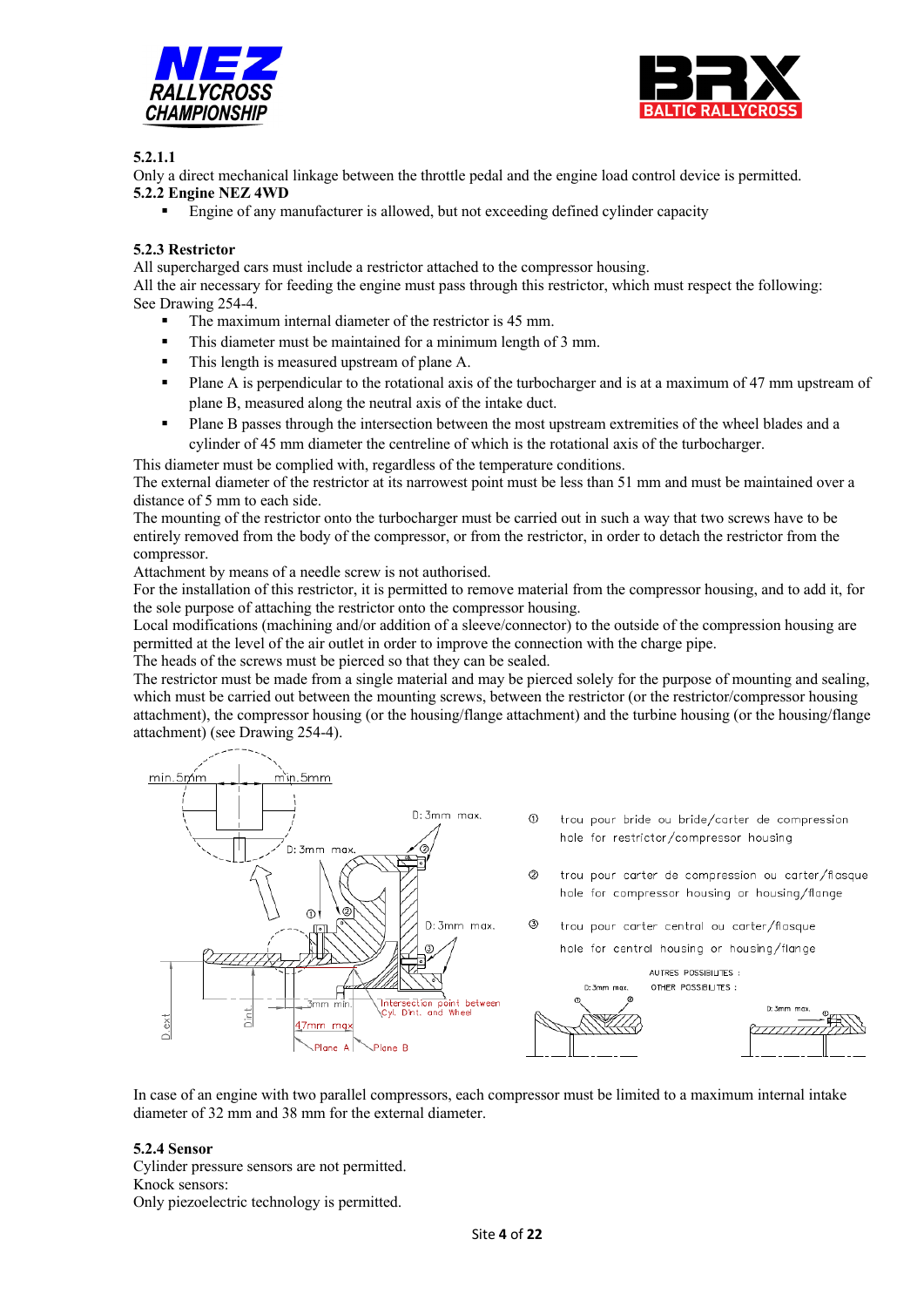



## **5.2.5 Supercharging system**

The use of an air compressor as an air source for the air injection system is forbidden.

#### **5.3 Engine of the make**

- § Connecting rods must be manufactured from a single piece, no welded or joined assemblies (other than a bolted big end cap and a small end bush) are permitted.
- § Crankshaft must be manufactured from a single piece, no welded or joined assemblies (except timing gear or auxiliary drive) are permitted.

Internal and/or external spraying or injection of water or any substance whatsoever is forbidden (other than fuel for the normal purpose of combustion in the engine).

#### **5.4 Injectors**

At any point of the fuel circuit, the maximum pressure authorised is 200 bars average on one cycle.

The body of the injector must come from a Manufacturer's commercial catalogue.

Only solenoid injectors are allowed.

Only the spray pattern may be modified.

**5.5 Normally aspirated engine** 

**5.5.1**The engine is free.

**5.5.2** Ceramic materials are permitted for spark plugs.

**5.6** Engine position

**5.6.1** NEZ 4WD / TouringCars and Super1600

The engine must be located in the original engine compartment.

Twin-engine configurations are not permitted unless homologated in that form.

#### **5.6.2 NEZ 4WD**

The engine can be turned 90° in relation to the original engine position (transverse to longitudinal or vice versa). Longitudinal engines:

Minimum 50% (with a tolerance of 5 mm to the back) of the engine block length must be located forward of the vertical plane passing through the front wheel centreline.

Transverse engines:

The crankshaft axis between its extremities must be located forward of the vertical plane passing through the front wheel centreline.

The minimum distance between these 2 points must be 120 mm (X direction, with a tolerance of 5 mm to the back). Angle of inclination: The engine can be tilted by a maximum of 35° to the vertical around its crankshaft.

#### **5.6.3 Touring cars**

The engine can be turned 90° in relation to the original engine position (transverse to longitudinal or vice versa) to transform from front- to rear-wheel drive.

The following options are applied for longitudinal engines:

- Original as in the production car according to the homologation form and the manufacturer's information; or
- Minimum 38% (with a tolerance of 5 mm to the back) of the engine block length must be located forward of the vertical plane passing through the front wheel centreline.

The following options are applied for transverse engines:

- Original as in the production car according to the homologation form and the manufacturer's information; or
- Minimum 50% (with a tolerance of 5 mm to the back) of the engine block width must be located forward of the plane passing through the front wheel centreline.

## **5.7. Water radiator**

Provided that they are fitted in the original location without any modification to the bodywork, the radiator and its attachments are free, as are the air ducts upstream of the radiator.

Air ducts may be made of composite material. Maximum material thickness 2.0 mm.

A radiator screen may be fitted, provided that no reinforcement of the bodyshell results therefrom.

#### **5.7.1 Water radiator (NEZ 4WD and TouringCars only)**

The water radiator and its location are free, provided that it does not encroach upon the cockpit.

The air intake and outlet of the radiator through the bodywork may have, as a maximum, the same surface as the radiator.

Air ducts upstream and downstream of the radiator are permitted and may pass through the cockpit.

Air ducts may be made of composite material. Maximum material thickness 2.0 mm.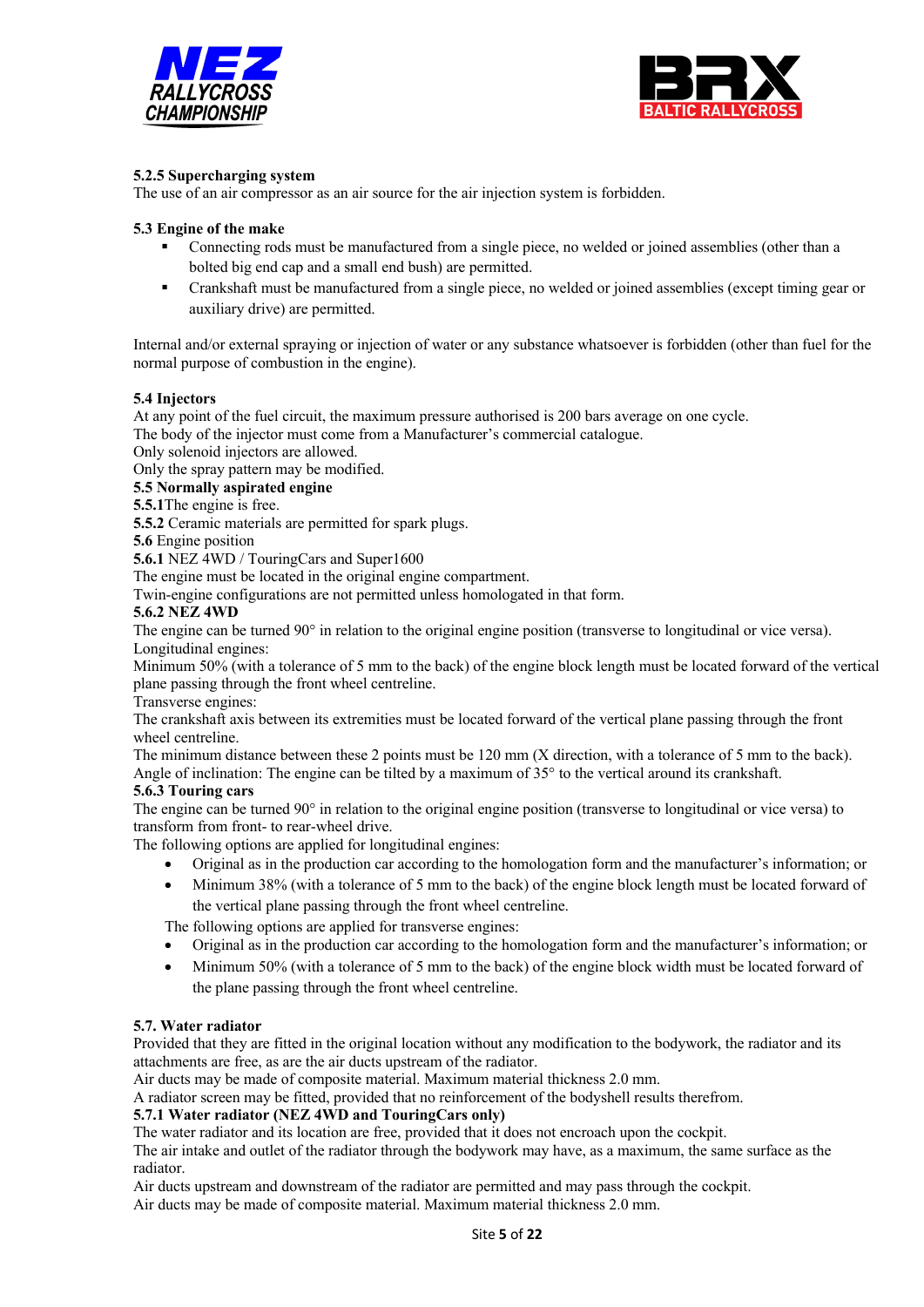



The engine water expansion chamber may encroach upon the cockpit by maximum of 200 mm in Z direction. The floor must not be modified for the passage of air ducts.

#### **5.7.2 Engine oil cooling**

The oil radiators and their connections are free, provided that they do not give rise to any modifications to the bodywork and are situated within the perimeter of the bodywork.

## **5.7.3 Oil tanks, engine water expansion chambers, oil and water radiators**

They must be isolated from the driver's compartment by means of bulkheads so that in the case of spillage, leakage or failure of a tank / radiator, no liquid may enter into the cockpit.

#### **5.8 Fuel – combustive**

Fuel supplier is free.

#### **5.9 Exhaust system**

The exit of the exhaust pipe must be situated at the rear of the car, within the perimeter of the car, and be less than 10 cm from this perimeter. The position of the exhaust exit may be modified relative to the series car.

The exhaust exit must be horizontal.

The section of the catalyst itself must always be round or oval.

Exhaust system heat shielding is allowed either directly on the exhaust and/or on components in close proximity to the exhaust for the sole purpose of preventing excessive heat build-up.

#### **5.10 Sound level**

For all the divisions:

A limit of 100 dB/A is imposed for all cars.

The noise must be measured in accordance with the FIA noise measuring procedure using a sonometer regulated at "A" and "SLOW", placed at an angle of 45° to and a distance of 500 mm from the exhaust outlet, with the car's engine running at 4500 rpm.

#### **6 FUEL CIRCUIT**

#### **6.1 Fuel pumps (except high pressure pumps)**

Fuel pumps (including their number) are free provided that they are installed either:

- § Inside the fuel tank, or
- Outside the fuel tank, protected by a leak-proof and flameproof cover.

Petrol filters with a maximum unit capacity of 0.5 l may be added to the fuel feed circuit.

#### **6.2 Petrol lines**

Flexibles lines must be of aviation quality.

The installation is free, provided that the prescriptions of Article 253-3 of Appendix J are respected.

The automatic fuel cut-off system described in Article 253-3.3 is compulsory.

#### **6.3 Fuel tank**

It is prohibited to use non autosport usage fuel tank.

It is prohibited to use self-made fuel tank.

It is allowed to use FIA homologated fuel tank.

It is allowed to use non valid FIA homologates fuel tank in 2019. Starting from year 2020 - must be homologated and valid to one of the following FIA standards:

FT3-1999, FT3.5-1999, FT5-1999.

It must be in accordance with the specifications of Article 253-14.

It is recommended that the tank be filled with MIL-B-83054 type safety foam.

#### **Maximum capacity of the fuel tank:**

Free.

The location of the fuel tank must respect the following conditions:

- The floor of the cockpit may be modified in order to install the fuel tank in the rear seats area; the maximum dimensions of the resulting hole in the floor are 500 x 500 mm
- The side rails cannot be modified
- The fuel tank may be with a single tunnel for the transmission and the exhaust system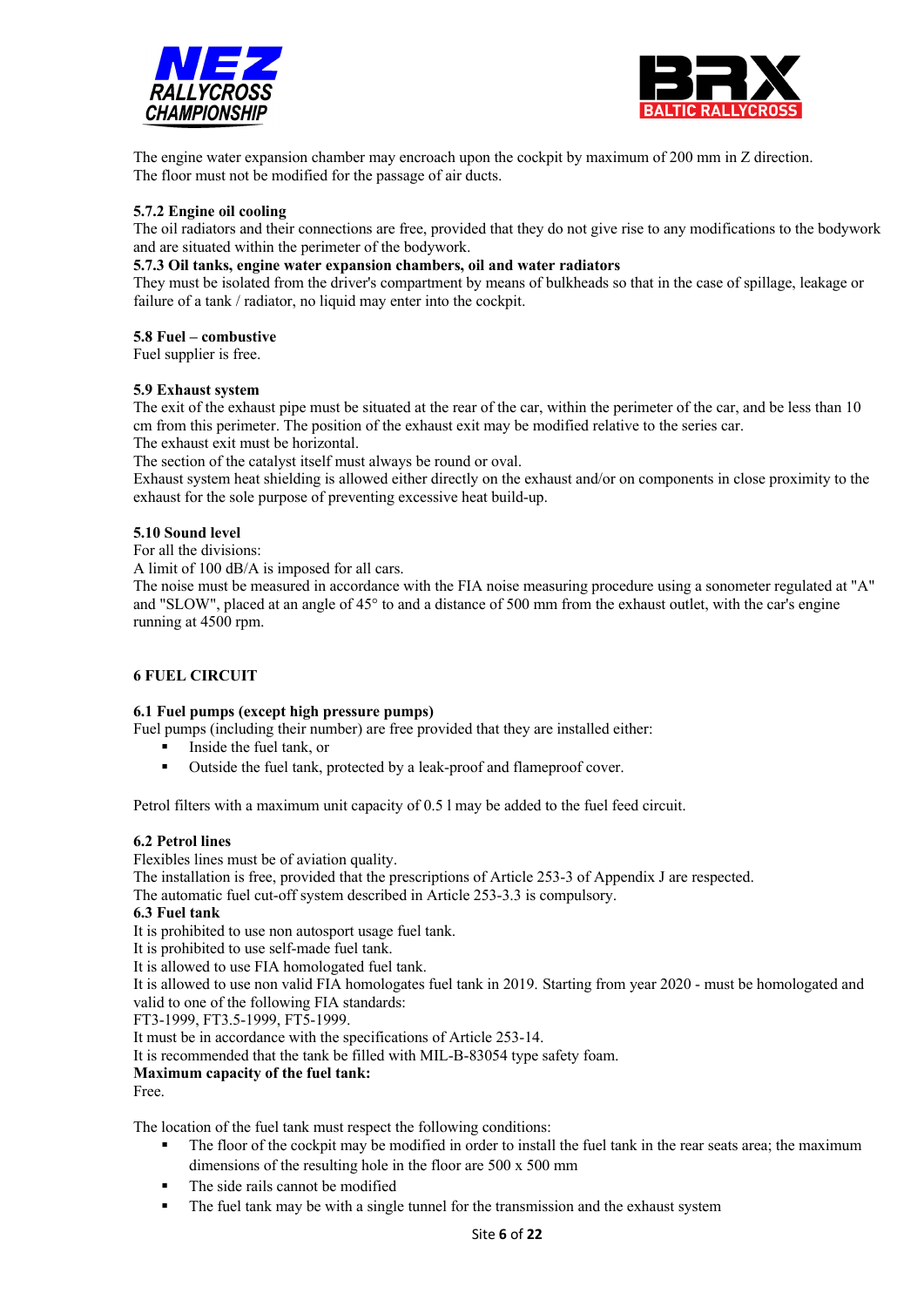



- It must be aft of a horizontal line tangent to the most rearward radii of the main rollbar at the mounting points to the bodyshell.
- It must be forward of the rear wheel centreline
- The buffer tanks must be placed in the tank
- The fuel tank must be located at least 300 mm from the bodywork in both lateral and longitudinal directions
- The bottom of the tank must be minimum 80 mm from the lowest point of the chassis
- § A 1 mm thick steel screen between the tank and the cockpit is compulsory
- One airtight and watertight inspection hatch (in addition to the inspection hatch for checking the tank's validity date) is allowed in the cockpit, with a total surface of 400 cm2
- § The tank must be contained in a leak-proof box (minimum specification: GRP+Kevlar base, with an intermediate layer of impact-absorbing material, wall thickness 10 mm) attached to the floor
- **•** The height of the assembly (tank  $+$  leak-proof box) must not exceed 500 mm
- A liquid-proof shield between the tank and the occupants is mandatory.

The fuel circuit must only comprise the following parts:

- One fuel supply outlet for the engine
- § One fuel return into the tank
- § Two quick-action couplings for refuelling (these couplings must be situated inside the vehicle)
- One breather in conformity with Article 253 of Appendix J
- The attachment of two petrol gauges at most.

The storing of fuel on board the car at a temperature of more than 10° centigrade below the ambient temperature is forbidden.

#### **6.4 Filling and venting**

It is mandatory that refuelling only be carried out by means of a fast connector.

The location of the filler holes is free, apart from windows and door panels, and they must not protrude beyond the perimeter of the bodywork.

The fast connectors must be easy to access.

If the original filler hole is not used, it must be sealed.

#### **7 TRANSMISSION**

#### **7.1 Sensors**

Any sensor, contact switch or electric wire on the four wheels, gearbox or front, middle or rear differentials is forbidden. A gear cut sensor is allowed.

Exception:

Only one sensor for displaying the ratio engaged and one electronically controlled reverse locking actuator are authorised on the gearbox, on condition that the "sensor+electric wire+display" assembly and the "reverse locking actuator+electric wire+switch" assembly are completely independent of the engine control system.

Furthermore, these wires must not be included in the car's main wiring loom and must be independent. It is also preferable for them to be of different colour, as this makes them easier to identify.

#### **7.1.1 Transmission system – NEZ 4WD**

Free, but traction control is prohibited.

Conversion to four-wheel drive is permitted.

Front and rear mechanical limited slip differentials are authorised.

Negative preload prohibited.

Definition of negative preload: The negative preload differential uses a spring which the ramp separating force has to overcome before the ramp can act onto the friction faces.

"Mechanical limited slip differential" means any system which works purely mechanically, i.e. without the help of a hydraulic or electric system. A viscous clutch is not considered to be a mechanical system.

The differential housings must be made from aluminium alloy.

Closing plates or caps may be made from steel and/or aluminium alloy (minimum thickness 2 mm).

The minimum general casing thickness is 5 mm for aluminium.

NB:

Localised thinning for clearance or as a result of machining (localised) is allowed.

If series production housing is used, the original series production material is allowed.

The use of bronze or copper alloys for the bearings is authorised.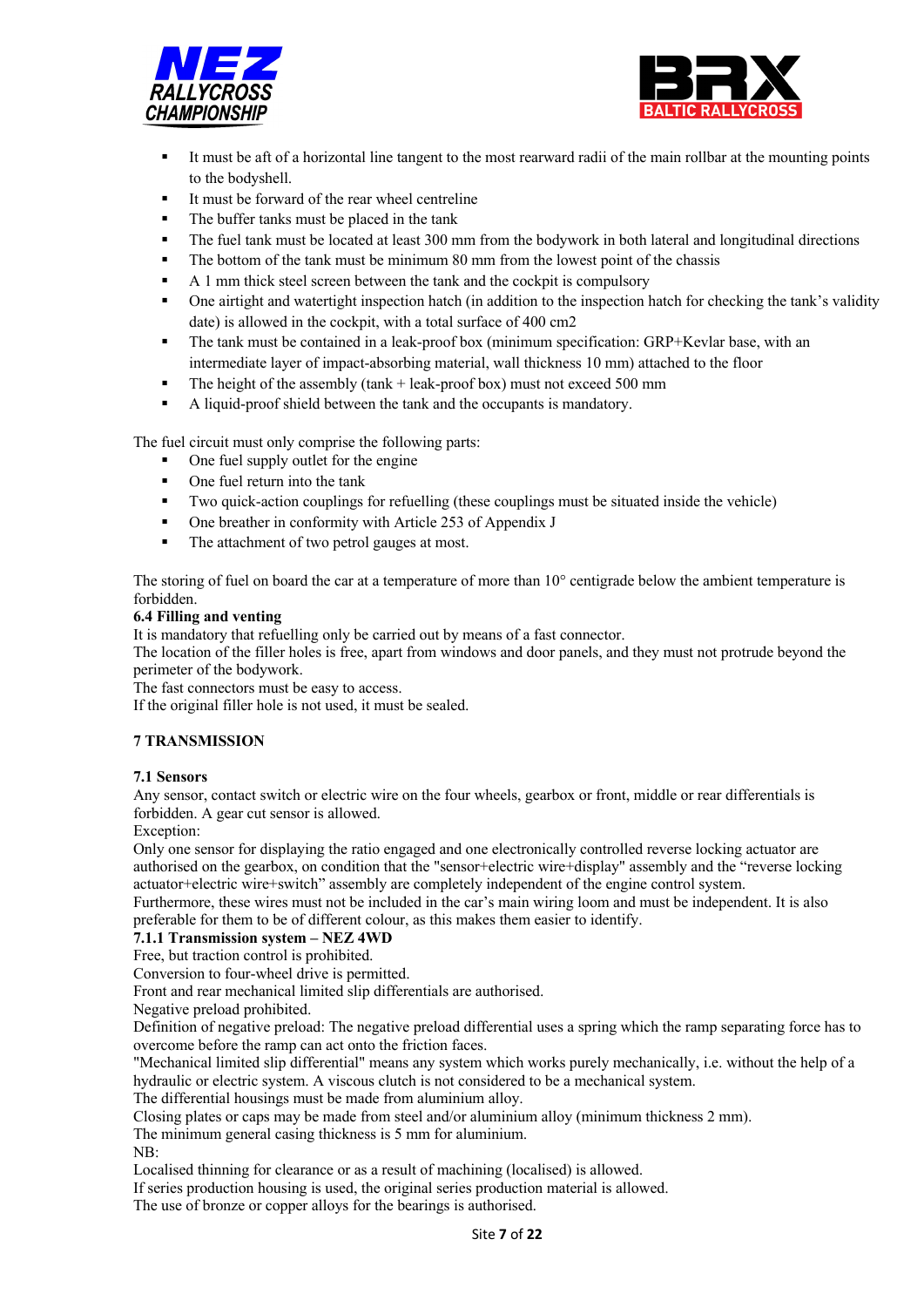



Discs in composite material are authorised.

In the case of a 4-wheel drive vehicle with a central differential, the addition of a mechanical limited slip differential, or a viscous clutch

to the central differential is allowed in order to limit the slip, but this system must not be adjustable when the vehicle is in motion.

In the case of a 4-wheel drive vehicle with no central differential, a rear final drive disconnect device mounted on the propeller shafts is allowed.

The actuation of the rear final drive disconnect must be manually controlled by the driver, either pneumatically or hydro-mechanically or by use of an electric or mechanical pumped pressurised hydraulic system, which disconnects the front and rear transmission directly controlled by the handbrake and the driver. It must be symmetrical in acceleration and deceleration.

In launch mode (while the car is not in motion), the brake may be locked without activating the rear final drive disconnect device.

#### **7.1.2 Type of gearbox – NEZ 4WD**

The gearbox housing must be made from aluminium alloy.

Closing plates or caps may be made from steel and/or aluminium alloy (minimum thickness 2 mm).

The minimum general casing thickness is 5 mm for aluminium.

NB :

Localised thinning for clearance (clutch, engine flywheel, etc.) or as a result of machining (localised) is allowed.

If a series production housing is used, the original series production material is allowed.

A maximum of six (6) forward gears and one (1) reverse gear are authorised. The gearbox may be sequential and must be mechanically controlled.

Only dog engagement is allowed; no synchronising or secondary clutch mechanisms are permitted.

The minimum number of dogs is  $5 /$  minimum angle is  $2^\circ$  (no negative angle is allowed).

Every gear must be able to be engaged and in working order.

Gear changes must be made mechanically.

Each individual gear change must be separately and solely initiated and commanded by the driver.

Any system that permits more than one gear pair to be engaged to the drive train at any time is prohibited.

Instantaneous gearshifts are forbidden.

Gearshifts must be distinct sequential actions where the extraction of the current dog gear is subsequently followed by the insertion of the target dog gear.

The dog gear is considered extracted when its position is not able to transmit any torque to any gear, in any direction.

## **7.2 Transmission system – Super1600**

Free, but traction control is prohibited.

Front mechanical limited slip differentials are authorised.

"Mechanical limited slip differential" means any system which works purely mechanically, i.e., without the help of a hydraulic or electric system. A viscous clutch is not considered to be a mechanical system.

#### **7.2.1 Type of gearbox – Super1600**

The gearbox housing must be made from aluminium alloy.

Closing plates or caps may be made from steel and/or aluminium alloy (minimum thickness 2 mm).

The minimum general casing thickness is 5 mm for aluminium.

NB:

Localised thinning for clearance (clutch, engine flywheel, etc.) or as a result of machining (localised) is allowed. If a series production housing is used, the original series production material is allowed.

A maximum of six (6) forward gears and one (1) reverse gear are authorised. The gearbox may be sequential and must be mechanically controlled.

#### **7.3 Transmission system – TouringCars**

Free, but traction control is prohibited.

Conversion from front- to rear-wheel drive is obligatory.

Rear mechanical limited slip differentials are authorised.

"Mechanical limited slip differential" means any system which works purely mechanically, i.e. without the help of a hydraulic or electric system. A viscous clutch is not considered to be a mechanical system.

#### **7.3.1 Type of gearbox – TouringCars**

The gearbox housing must be made from aluminium alloy.

Closing plates or caps may be made from steel and/or aluminium alloy (minimum thickness 2 mm).

The minimum general casing thickness is 5 mm for aluminium.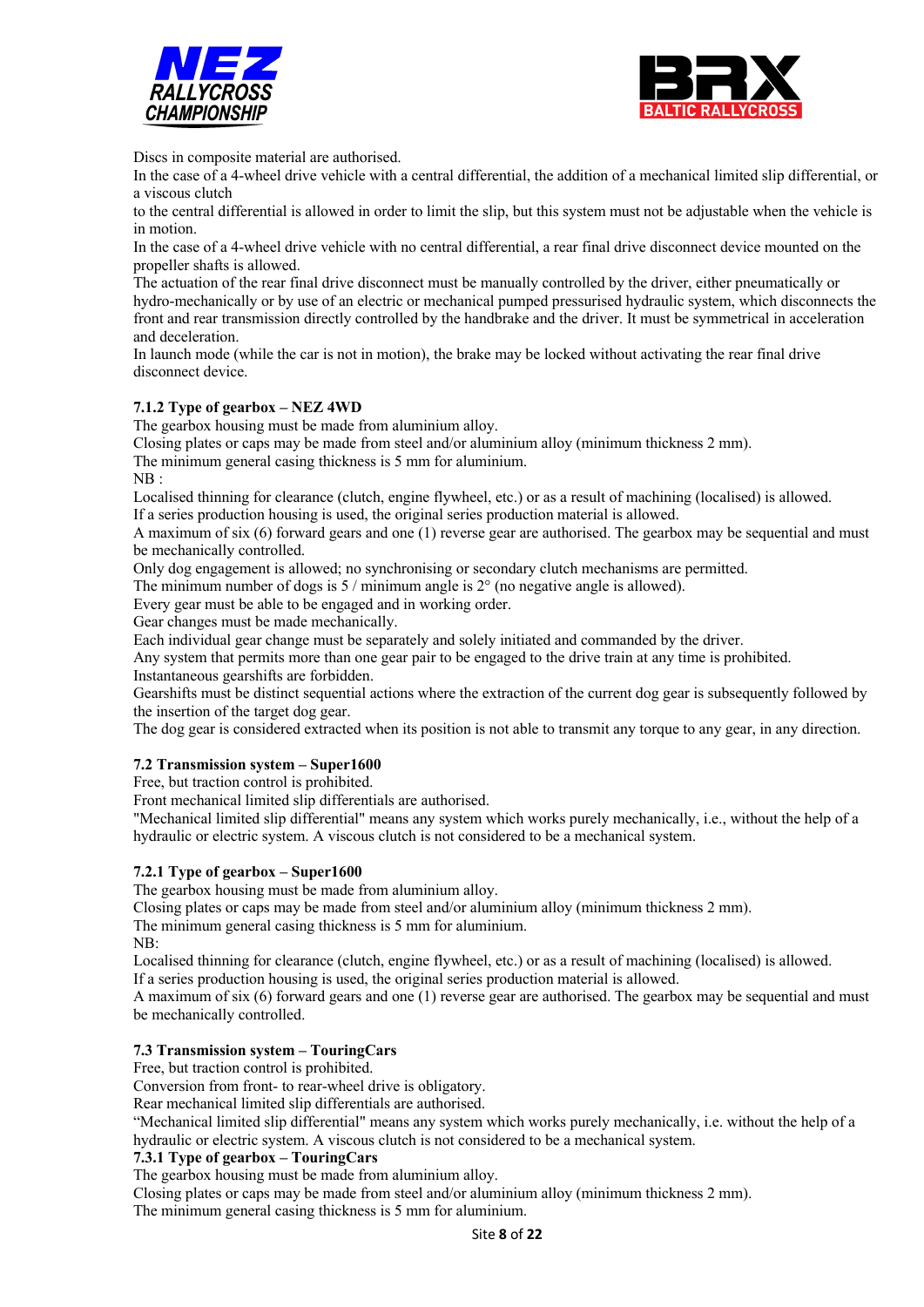



NB:

Localised thinning for clearance (clutch, engine flywheel, etc.) or as a result of machining (localised) is allowed. If a series production housing is used, the original series production material is allowed.

A maximum of six (6) forward gears and one (1) reverse gear are authorised. The gearbox may be sequential and must be mechanically controlled.

Only dog engagement is allowed, no synchronising or secondary clutch mechanisms are permitted.

The minimum number of dogs is  $5 /$  minimum angle is  $2^{\circ}$  (no negative angle is allowed).

Every gear must be able to be engaged and in working order.

Gear changes must be made mechanically.

Each individual gear change must be separately and solely initiated and commanded by the driver.

Any system that permits more than one gear pair to be engaged to the drive train at any time is prohibited. Instantaneous gearshifts are forbidden.

Gearshifts must be distinct sequential actions where the extraction of the current dog gear is subsequently followed by the insertion of the target dog gear.

The dog gear is considered extracted when its position is not able to transmit any torque to any gear, in any direction. **7.4 Transmission shafts** 

## **7.4.1 Longitudinal (between engine / gearbox and rear differential).**

#### Free design.

**7.4.2** A minimum of two steel safety loops must be fitted to each longitudinal shaft, to prevent it from hitting the ground in case of breakage. They must be fitted so that they are positioned one on either side of the midpoint of the propeller shaft.

For propeller shafts of less than 500 mm total length, only one safety loop is mandatory.

Should any tank be close to a longitudinal shaft, it is recommended that the tank has extra protection in the walls close to the shaft.

The steel safety loops are optional if each longitudinal shaft is adequately covered by a protection in compliance with Art. 10.3.15.

#### **7.4.3 Transverse (between differential and wheels)**

Free design.

## **8 SUSPENSION**

**8.1** Cars must be fitted with a sprung suspension.

The operating method and the design of the suspension system are free.

The use of active suspension is forbidden.

Coil springs are compulsory. They must be made from metallic material.

#### **8.2 Front axle**

Modifications to the shell (or chassis) are limited to:

- The reinforcement of the existing anchorage points
- The addition of material for the creation of new anchorage points
- The modifications necessary to provide clearance for suspension components, drive shafts, and wheel and tyre.

#### **Front Shock absorber turret:**

It is possible to recreate a shock absorber turret to allow the mounting of the suspensions.

With the exception of subframes connecting the front to the rear, the front subframe is free as regards the material and the shape, provided that:

- The maximum number of anchorage points to the body shell is 6
- The subframe is detachable from the bodyshell (not welded)
	- The subframe is made exclusively from steel

Exception – if the subframe which derives from the series production car is used.

■ The wheel arches must comply with Art. 10.3.12.

All suspension members must be made from a metallic material.

They must be made exclusively from the following manufacturing technologies: fabricated steel sheet, steel tubing, metallic material machined from mass.

Chromium plating of steel suspension members is forbidden.

Moving the anchorage points of the subframe is allowed (only for NEZ 4WD and TouringCars).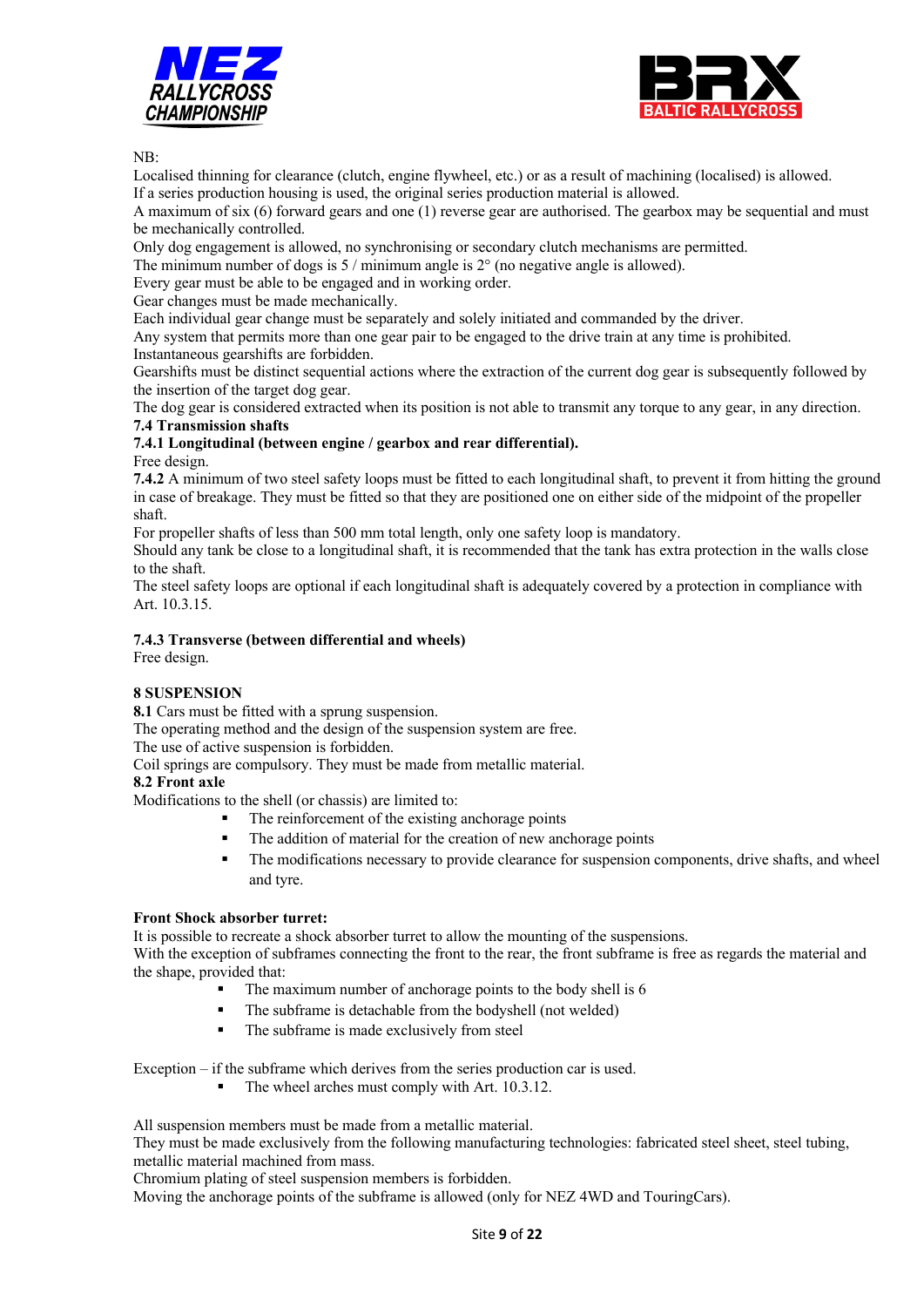



## **8.3Rear axle – NEZ 4WD and TouringCars**

With the exception of subframes connecting the front to the rear, the rear subframe is free as regards the shape, provided that:

- There are a maximum of six mounting points and these points are situated in the area authorised by Drawing 279-1: 400 x 200 mm in relation to the centreline of the rear wheels
- The subframe is detachable from the bodyshell (not welded)
- The subframe is made exclusively from steel.

All suspension members must be made from a metallic material.

They must be made exclusively from the following manufacturing technologies: fabricated steel sheet, steel tubing, metallic material machined from mass.

Chromium plating of steel suspension members is forbidden.

#### **8.3.1 Rear axle – Super1600**

The original rear axle may be modified as follows:

- Strengthening is allowed provided that the metallic material used follows the original shape and is in contact with it.
- The addition of two reinforcing rods is permitted.
- The removal of unused supports is authorised.
- Modifications to adjust the geometry are permitted.
- An integrated antiroll bar system is permitted.

It is possible to make the necessary modifications for using a McPherson type suspension or a semi-trailing arm type suspension.

Drawings 279-1 and 279-2 do not apply to this division.

Complete rear suspensions homologated for Kit Cars / Super1600 cars may be used.

Necessary adjustments to the bodywork are allowed.

All suspension members must be made from a metallic material.

They must be made exclusively from the following manufacturing technologies: fabricated steel sheet, steel tubing, metallic material machined from mass.

Chromium plating of steel suspension members is forbidden.

#### **8.4 Shock absorbers**

Only one shock absorber per wheel is authorised.

All shock absorbers must be independent of each other.

Inertia shock absorber systems are prohibited.

The checking of the operating principle of the shock absorbers must be carried out as follows:

Once the springs are removed, the vehicle must sink down to the bump stops in less than 5 minutes.

With regard to their principle of operation, gas-filled shock absorbers are considered as hydraulic shock absorbers.

If the shock absorbers have separate fluid reserves located in the cockpit, or in the boot if this is not separated from the cockpit, these (including hoses and joints) must be securely fastened and be protected by a liquid-and flame-proof cover.

A suspension travel limiter may be added.

Only one cable per wheel is allowed, and its sole function must be to limit the travel of the wheel when the shock absorber is not compressed.

Water cooling or heating systems are prohibited.

Whatever the type of the shock absorbers, the use of ball or roller bearings with linear guidance is prohibited. Changes to the spring and shock absorber settings from the cockpit are prohibited.

## **8.5 Antiroll bars**

They must respect the following:

- Their operating principle must be solely mechanical
- The antiroll bars and their links must be made from metallic material and must not be adjustable from the cockpit
- Under no circumstances may the antiroll bars be connected to one another.

## **9 RUNNING GEAR**

#### **9.1 Wheels and tyres**

#### **9.1.1 Wheels**

## **For NEZ 4WD, Super1600 and TouringCars**

The complete wheel (flange  $+$  rim  $+$  inflated tyre) must always fit inside a U-shaped gauge of which the extremities are 250 mm apart, the measurement to be made on an unloaded part of the tyre.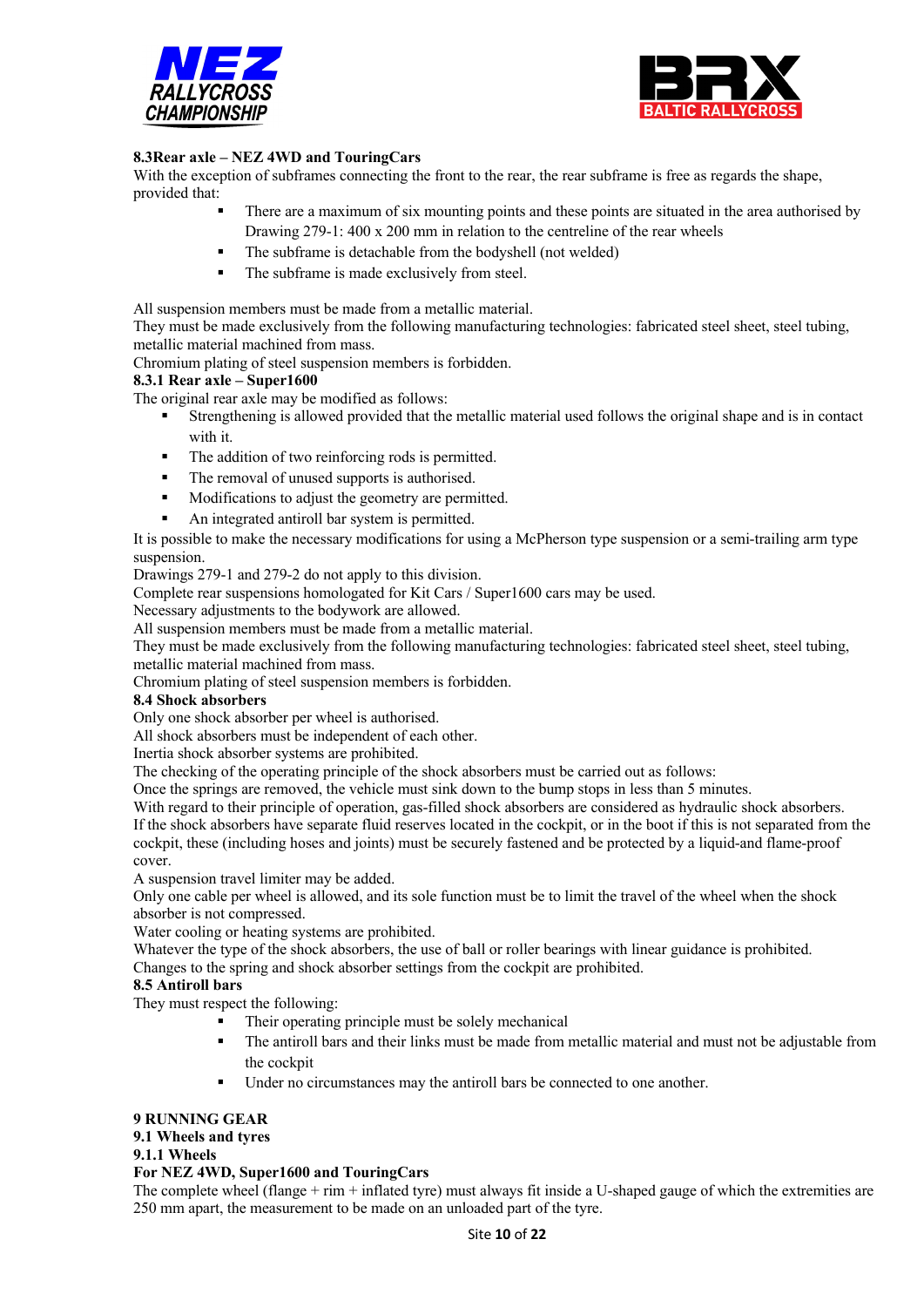



The diameter of the rim is free but may not exceed 18".

Under no circumstances may the "rims / tyres" assembly exceed a diameter of 650 mm.

- Permitted rim material and production method:
- Cast and forged aluminium
- Cast and forged magnesium
	- The minimum weight of a rim is:

## **- 7.5 kg for NEZ 4WD and TouringCars**

**- 6.5 kg for Super1600**

#### **9.2 Tyres**

Can be used tyres of any manufacturer. Full slick type tyres are prohibited. Tyres, that has grooving rate not less than 15% are allowed. Gravel tyres are prohibited.

Grooved tyres are authorised on the basis of a tread pattern design homologated by the FIA. For tyres with a grooving rate of over 25%, the design is free.

#### **9.2.1 Definition of the control surface**

Tread pattern with a width of 170 mm (85 mm each side of the tyre centreline) and a circumference of 140 mm. In this area, the surface taken up by grooves at least 2 mm wide must occupy at least 17% of the total surface. The depth of the grooves must be at least 5.5 mm for moulded tyres when new (see Drawing 279-5).



**9.2.2** The sum of the width of the grooves encountered by a circumferential line in the area described above must be at least 4 mm.

**9.2.3** The sum of the width of the grooves encountered by a radial line must be at least 16 mm.

**9.2.4** The bridge blocks and sipes must be considered as part of the tread pattern if they are less than 2 mm.

**9.2.5**At least 2 circumferential lines / Minimum total width of circumferential lines = 12 mm.

**9.2.6** Hand-cutting is not authorised.

**9.2.7** At any time during the race, the depth of the grooves must be at least 2 mm regardless of the type of tyres used and must cover no less than 75% of the surface.

The tyre manufacturer must provide visible control marks.

## **9.2.8 Spare wheels**

Prohibited.

## **9.3 Brakes**

Free, but must comply with Article 253-4.

Titanium alloy is permitted for pistons and fixings inserts.

Brake discs must be made from iron-based alloy.

Brake lines must comply with Article 253-3.

A hydraulic handbrake system is authorised; it must be efficient and simultaneously control the two front wheels or the two rear wheels.

#### **9.3.1 Brake fluid tanks**

If inside the cockpit, they must be securely fastened and protected by a liquid-proof cover.

## **9.4 Steering**

The steering system and its position are free, but only a direct mechanical linkage between the steering wheel and the steered wheels is permitted.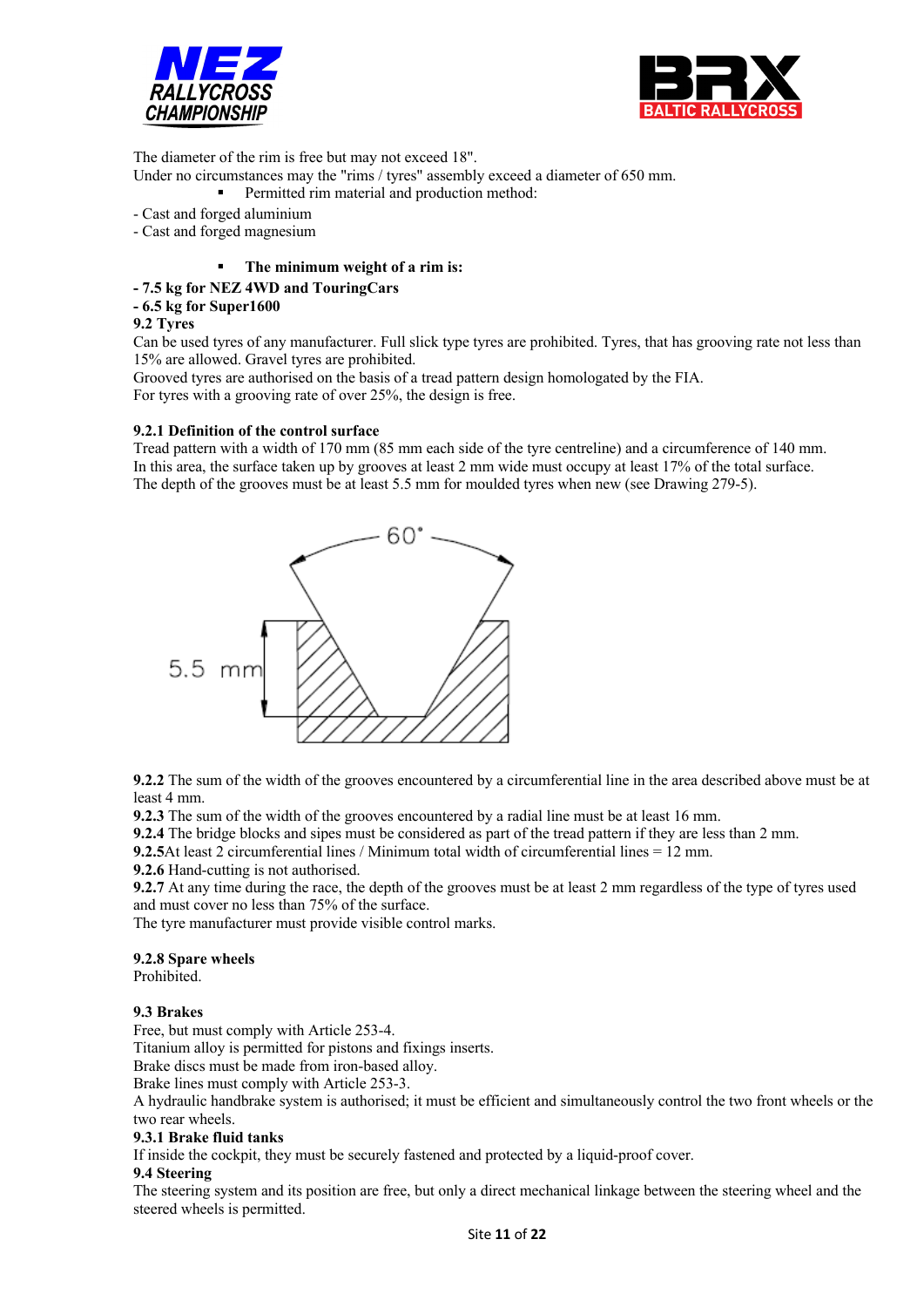



The steering column must be fitted with a retractable device in case of impact, coming from a series vehicle. Four-wheel steering is forbidden.

#### **9.4.1 Steering column**

Free, but it must be fitted with a series-produced energy absorbing device.

The adjusting system must be locked and must be unlocked only with tools.

Any locking system for the anti-theft device is forbidden.

The steering wheel must be fitted with a quick release mechanism in compliance with Article 255-5.7.3.9.

#### **10 BODYWORK – CHASSIS**

#### **10.1 Interior**

#### **10.1.2 Dashboard**

The material of the dashboard is free, but the general shape of the original model must remain unchanged. With the sole object of improving forward visibility, the height of the dashboard hump(s) may be reduced by 50 mm maximum over a maximum width of 400 mm.

The resulting opening must be closed.

The dashboard must have no protruding angles.

The anchorage points may be modified for the sole purpose of installing the safety rollbar.

#### **10.1.3 Dashboard trims / Centre console**

The trimmings situated below the dashboard and which are not a part of it may be removed.

It is permitted to remove the part of the centre console according to Drawing 279-6.

#### **10.1.4 Pedal box**

Must comply with Article 253.4.

#### **10.1.5 Cooling of the cockpit**

The heating system may be removed.

It is permitted to install one or two roof vent(s) on the roof of the car, in the following conditions:

- § Total maximum height 100 mm
- § Movement within the first third of the roof
- § Maximum total width 500 mm
- Overhang in relation to the upper edge of the windscreen limited to 50 mm

## **10.2 Bodywork**

#### **10.2.1 Exterior**

The original bodywork must be retained, except as concerns the fenders and the aerodynamic devices allowed. Trim strips, mouldings, etc. may be removed.

The split lines between bodywork panels must remain as on the original bodywork, except over those surfaces that may explicitly be different from the original.

## **10.2.2 Glazing**

## **Windscreen**

The windscreen must be of laminated glass or of a polycarbonate or PMMA ensuring the same transparency as the original glass.

If of polycarbonate or PMMA, the thickness must not be less than 4.75 mm.

Tinted glass screens are only permitted if they are original for this car.

Windscreens which are damaged to such an extent that visibility is seriously impaired or that there is a likelihood of their breaking further during the competition will be rejected.

The addition of a maximum of 6 protective transparent films on its external face is permitted.

Stickers and spraying are not allowed, except those authorised by the Sporting Code Article 15.7.

#### **Side and rear windows**

Glass must be replaced with polycarbonate or PMMA ensuring the same transparency as the original glass (minimum thickness 4.5 mm).

It must be possible for the side windows to be removed without the use of tools.

A sliding window in the side windows of the driver's and co-driver's doors must be fitted. The opening must be a minimum of 130 mm x 130 mm and a maximum of 150 mm x 150 mm.

The sliding windows must be closed at the start of the race.

A frame may be added to the door if it is originally frameless.

#### **Window lifts**

It is permitted to replace an electric window lift with a manual lift, or with a device that locks the window in the closed position.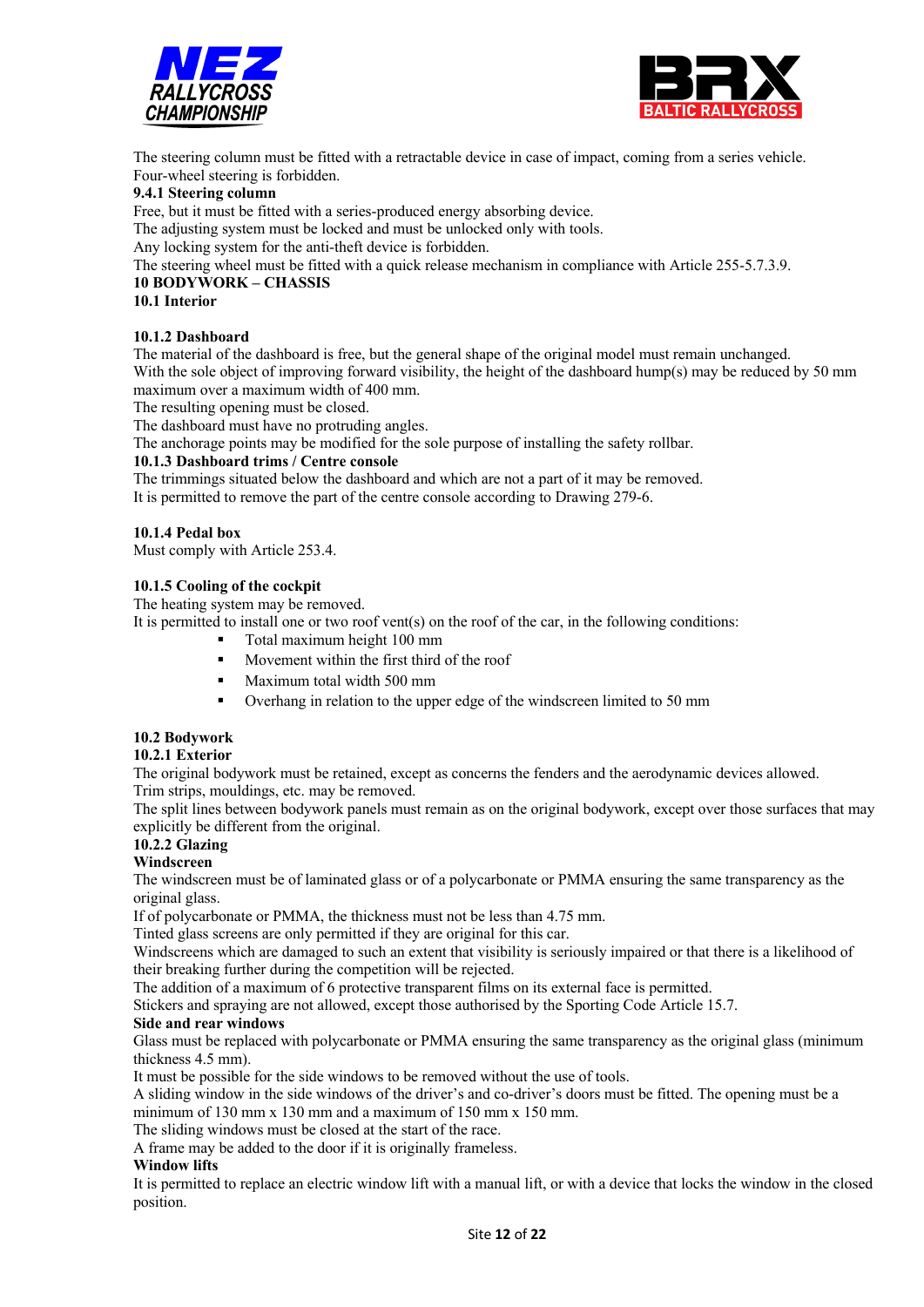



A pivoted rear window may be replaced with a fixed one.

In the case of cars with 4 or 5 doors, the lift mechanism for the rear windows may be replaced with a device that locks the rear windows in the closed position.

Synthetic screens must not be tinted.

#### **10.2.3 Windscreen wipers, motor and mechanism**

Windscreen wipers are free, but there must be at least one in working order.

The fitting of an additional windscreen washer tank or of one with a greater capacity is authorised. This tank must be strictly reserved for the cleaning of the windscreen.

#### **10.2.4 Windscreen lower trim**

A windscreen lower trim may be modified on the following conditions:

- § Material: Composite authorised
- The general shape of the series part must remain unchanged
- It must be mounted on the original position
- § Additional fixings may be added for its mounting on the bodyshell
- Additional openings may be made up to a maximum total surface of 250 cm2, for the sole purpose of:

- cooling the driver

- extracting the heat created by the turbocharger

The openings must be fitted with wire netting with a mesh of maximum 10 mm.

#### **10.2.5 Rear view mirrors**

External rear-view mirrors:

Number: 2 (left and right)

Each rear-view mirror must have a reflecting surface of at least 90 cm².

Composite material authorised.

A cut-out (max. 25 cm2) is authorised for cockpit ventilation.

Internal rear-view mirror:

Number: 1

#### **10.2.6 Engine bonnet**

Material: Composite authorised.

Outer surface shape unchanged from the original car.

Inner surface shape free provided that it does not protrude from the outer surface more than 50 mm inwards.

Openings may be made up to a maximum total surface of 1050 cm2, including any original opening.

The openings must be fitted with wire netting with a mesh of maximum 10 mm.

Removable trims can be added to the openings provided that they do not protrude from the outer surface more than 15 mm outwards and 50 mm inwards.

Trims are not taken into account to calculate the maximum total surface of openings.

At least two safety fasteners must be fitted.

Minimum number of fixing points to the bodyshell  $=$  4.

The original locking mechanisms must be rendered inoperative or removed.

Opening from the outside must be possible (without tools).

#### **10.2.7 Boot lid**

Material: Composite authorised.

Outer surface shape unchanged from the original car.

Inner surface free.

At least two safety fasteners must be fitted.

Minimum number of fixing points to the bodyshell  $=$  4.

The original locking mechanisms must be rendered inoperative or removed.

Opening from the outside must be possible (without tools).

#### **10.2.8 Fenders**

As per the definition of a fender (see Article 251-2.5.7 of Appendix J), the lateral part of the front and rear bumpers is included in the fender up to the inner face of the complete wheel of the standard car and must follow the volume of the fender.

The fenders must comply with the following conditions: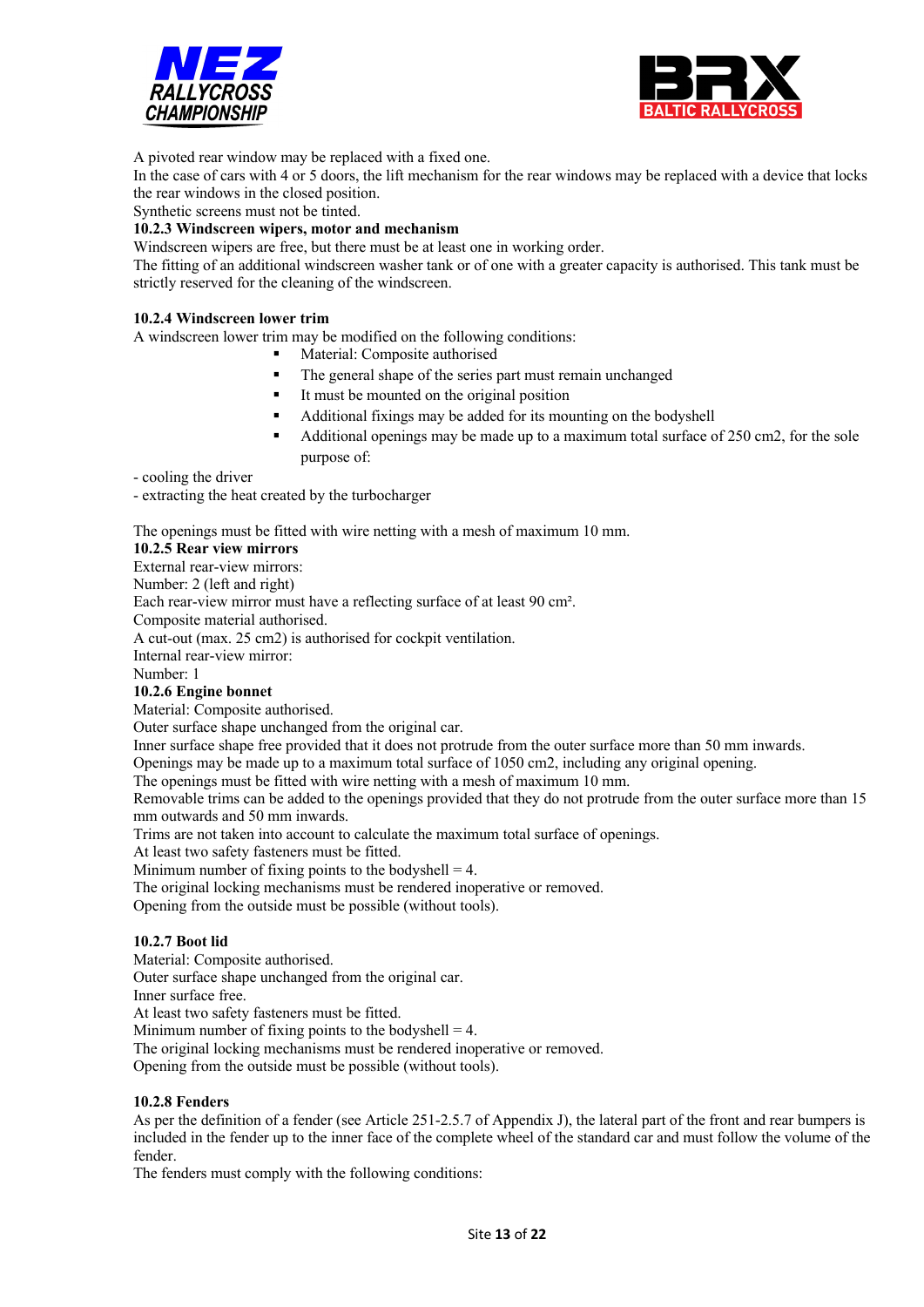



- The material and shape of the fenders are free, provided that they do not give rise to any additional aerodynamic effect. However, the material must have a minimum thickness of 1.0 mm and 5.0 mm maximum
- In all cases, the maximum extension authorised at the level of the front and rear wheel axis is 140 mm in relation to the dimensions of the series production car
- The fenders must be continuous, only the air intakes and outlets mentioned below are permitted.
- No part of the fender must protrude from the main external surface of the fender.
- Removable aerodynamic devices are not allowed.
- Seen from above, section by section, the new fender must cover the fender of the homologated car.

Further, the fender must cover the whole of the complete wheel in radial projection, the eye being situated at a maximum distance of 400 mm from the centre of the wheel.

This radial projection must sweep across an arc of a circle situated from 90° in front of to 90° behind the vertical axis passing through the centre of the wheel.

This measurement must be carried out at 0° camber with a complete wheel measuring 650 mm in diameter, with the height of the bodywork set at the first point of tangency of the wheel with the fender in profile view.

The track must be set at its maximum usable position.

NB: To carry out this measurement, we take a 400 mm measuring rod which we sweep across 180° (90° to the front, 90° to the rear), one end of this rod must be positioned at the centre of the wheel.

This rod, perpendicular to the centreline of the wheel on that arc must be in constant contact with the bodywork and must never touch the complete wheel.

- When the car is seen from above with the wheels aligned to proceed straight ahead, the complete wheels must not be visible above the wheel centreline
- It is permitted to install mechanical components within the fenders, but their installation may under no circumstances be used as a pretext for reinforcing the fenders.

No modification to the standard production door sills is allowed, except:

- The necessary modification to fit the anchorage points of the jacks.
- Modifications in accordance with Article 255-5.7.1.
- The fender may extend downwards to cover the door sill for the sole purpose of joining the wheel arch.

- For the front fender, this modification must not extend aft the most forward point of the front door opening. - For the rear fender:

On 3-door cars, this modification must not extend beyond the most rearward point of the door opening. On 4/5-door cars, these modifications must not extend more than 1000 mm in front of the rear axle centreline.

#### **10.2.9 Fenders – Air inlets or outlets**

Openings may be made in each fender.

Max. area  $=$  300 cm2.

In X direction  $=$  behind the wheel axis.

In Y direction = wheel  $arch - 10$  mm minimum.

However, louvers must make it impossible to see the tyre from the rear along a horizontal plane.

#### **10.2.10 Mud flaps**

The fitting of mud flaps is compulsory.

They must respect the following:

- They must be made of a flexible plastic material at least 4mm thick (minimum density  $=$ 0.85g/cm3).
- They must be fitted to the bodywork.
- They must cover at least the width of each wheel, but at least one third of the width of the car (see Drawing 252-6) must be free behind the front wheels and the rear wheels.
- The bottom of these mud flaps must be no more than 10 cm from the ground when the car is stopped, with nobody on board.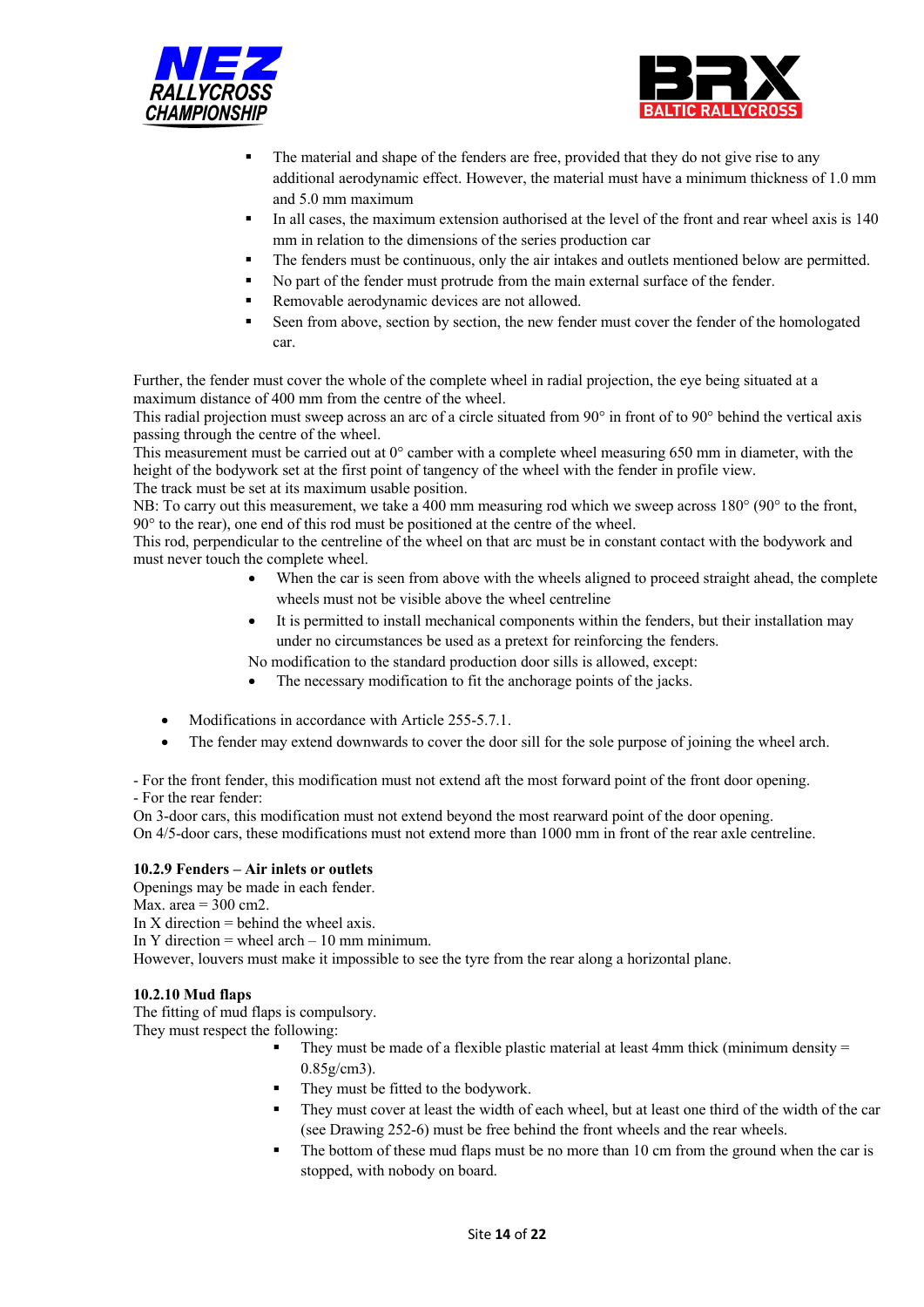



- § Above and over the entire height of the tyre, the entire width of the tyre must be covered (seen from behind).
- §

## **10.2.11 Wheel housing liners**

Material: Composite or softer materials authorised.

Metallic materials are not permitted.

However, the material must have a maximum thickness of 3.0 mm.

Wheel housing liners are authorised so that at least the top half of the complete wheel is not visible when seen from:

- The engine compartment, for the front wheels
- The boot, for the rear wheels.

Ducts may be fitted between the wheel housing liners and the authorised fender air outlets.

#### **10.2.12 Doors**

Except for the driver's door, the material is free, provided that the original outside shape is retained.

Door hinges and outside door handles are free. The original locks may be replaced but the new ones must be efficient. It must be possible to open the front doors from the outside and from the inside.

The original driver's door must be retained.

The removal of door soundproofing material and trims is allowed. The decorative strips may be removed. The removal of the side protection bars is allowed only if the foam to protect against lateral collisions is fitted. With the aim of installing foam to protect against lateral collisions, it is obligatory to use the following:

- Modification of the interior part of the driver's door
- Door trims (6-ply of carbon or carbon-Kevlar)
- Minimum volume of foam: 60 l (see document in Appendix 1 entitled: "Specification for 2011 Super 2000 Door foam")
- The minimum density of the door foam must be 50 g/l.

#### For 4/5 door cars

Localised modifications to the rear doors are authorised to allow the passage of the wheel.

These modifications must not extend by more than 1000 mm in front of the axis of the rear wheels.

- The rear doors may be:
- 1. shut by welding;
- 2. glued in the case of composite doors;
- 3. replaced by a panel providing that:
- a. the original outside shape is retained;
- b. the door closing shut lines are retained;

c. the glazed area is retained.

#### **10.2.13 Doors - Inner trim panels**

Original inner trim panels must be replaced and be made from composite at least 1 mm thick. The panels must totally cover the door, its handles, locks and window winding mechanisms.

#### **10.2.14 Front bumper for NEZ 4WD, Super1600 and TouringCars**

**a.** Material: Composite authorised.

**b.** Shape free design, limited by:

- The vertical plane passing through the axis of the front wheels and the horizontal plane passing through the lowest point of the door opening (Drawing 279-3) of the homologated car
- The overall length of the homologated car
- To the front, the vertical projection of the bumper of the homologated car.
- Parts situated above the plane passing through the lowest point of the door opening of the homologated car:

Between Yref left and Yref right, the shape of the series model must be preserved, but in order to connect it up with the free parts, a local tolerance of +/- 5 mm in relation to the original surface is accepted.

Outside Yref left and Yref right, the shape is free but must not protrude beyond the vertical plane passing at 45° to the car centreline starting at the intersection of Yref and the forward edge of the original front bumper.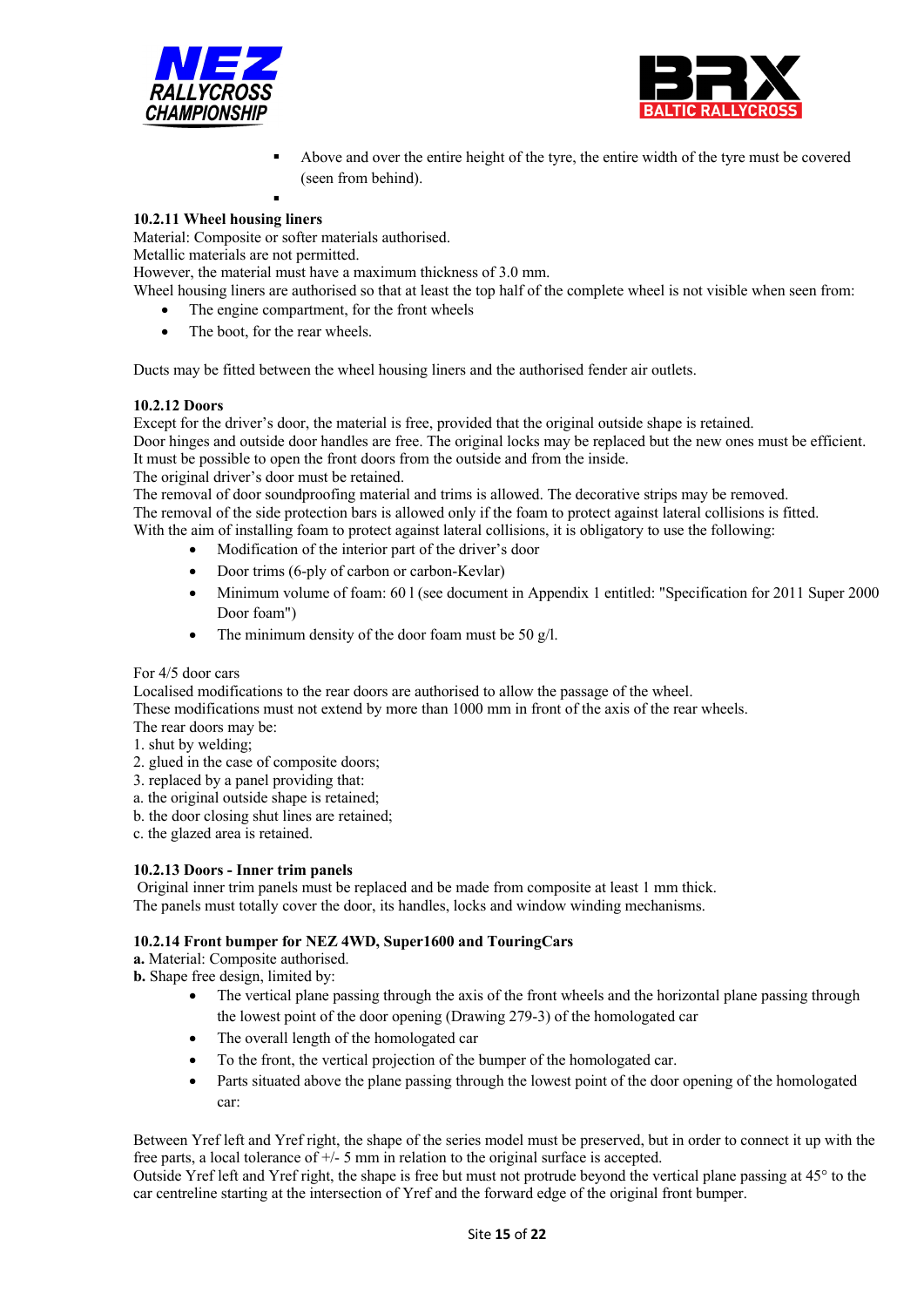



• Part situated below the plane passing through the lowest point of the door opening of the homologated car:

The shape must not protrude beyond the forward edge of the original front bumper, or the vertical plane passing at 45° to the car centreline starting at the intersection of Yref and the forward edge of the original front bumper. Yref = Inner face of the complete front wheels of the homologated car (vertical-longitudinal plane)

**c.** Openings

Additional openings may be made in the front bumper together with the side elements of the front bumper, but the total surface of openings in the front bumper must be no more than 2500 cm2.

These openings must not affect the structural integrity of the bumper. Original openings may be closed. **d.** Front bumper – Mountings

The original mountings, beams and low speed energy-absorbing devices may be replaced provided that the main structural elements of the bodyshell are not weakened.

One beam or tube made from steel may be used on the following conditions:

- The shape of the section is free on condition that the cross section is always smaller than that of a tube of 50 mm diameter. The thickness of the material must not be greater than 1.5 mm
- The position of the new beam or tube, including the front bumper mountings, must not be further forward than the maximum forward position of the original mountings, beams and low-speed energy-absorbing devices
- The mounting positions of the original beam to the front side-members must be retained
- The lateral width of the new beam or tube is restricted by the maximum width of the front bumper
- To prevent the lateral part of the tube/beam from bending outward, the tube/beam must be connected to the bodyshell with a steel cable (min. Ø 7 mm, max. Ø 8 mm)

The new beam or tube must be covered by the front bumper

The series shock-absorbing device may be modified or removed.

## **10.2.15 External lights**

May be removed, provided that any resultant openings in the bodywork are covered and that the prescriptions of Article 11.5 are respected. Covers must conform to the original general silhouette. In each cover, a hole with an area of 30 cm2 may be left for cooling purpose

## **10.2.16 Rear bumper**

**Material:** Composite authorised. As per the definition of a fender (see Article 251-2.5.7 from Appendix J), the lateral part of the rear bumper is included in the fender up to the inner face of the complete wheel of the standard car and must follow the volume of the fender. The lowest point of the lateral part of the rear bumper has to meet the fender line with a radius of maximum 100 mm. Rear bumper parts which are situated below the plane passing 25 mm above the lowest point of the rear bumper of the series model may be removed. Alternatively, it is permitted to remove any vertical section of the rear bumper situated above the plane passing through this point. This vertical section must have a constant height of no more than 25 mm. The entire part of the bumper situated below this section must be moved up accordingly in order to join the upper part of the bumper. The general shape of the series model must be preserved, but in order to connect it with the free parts, a local tolerance of  $+/-$  5 mm in relation to the original surface is accepted. The thickness of the rear bumper must be 1.0 mm minimum and 5.0 mm maximum.

The safety elements allowing impacts to be absorbed between the bumper and the chassis may be removed. The systems for attaching the rear bumper may be replaced.

It is possible:

- To enlarge the original cut-out in the rear bumper for the exhaust or to create one or more new cut-outs, solely in order to allow the exhaust and to exit
- To create one or more new cut-outs (Max. area = 500 cm2) for the sole purpose of extracting the heat created by the silencer. This/these cut-out(s) must be covered by a wire mesh (max. section size  $10 \times 10$ mm).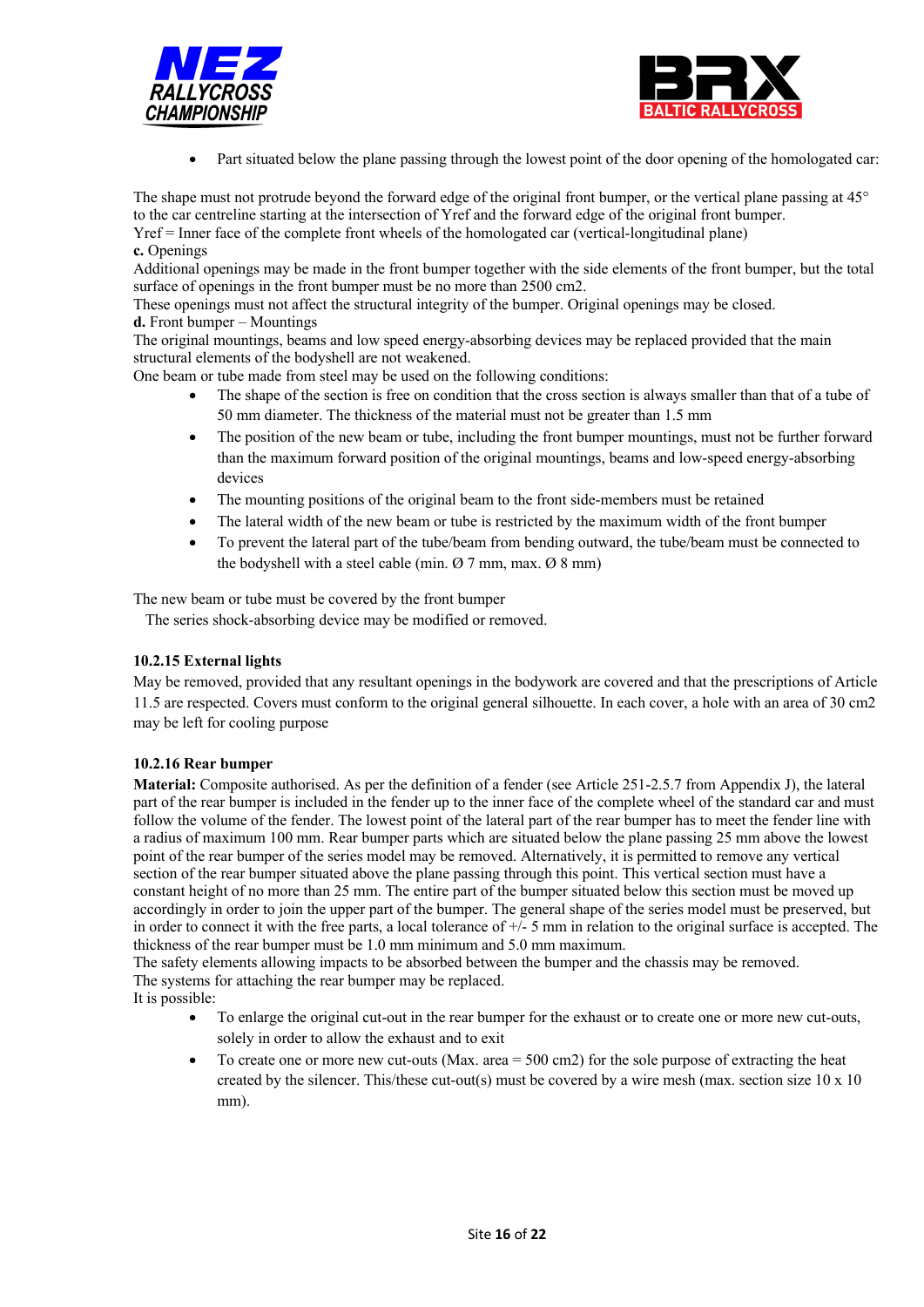



## **10.2.17 Rear aerodynamic device for NEZ 4WD, Super1600 and TouringCars**

The standard production aerodynamic device must be replaced if removable.

A trim covering the part exposed after the removal of the standard production aerodynamic device must be added.

It must follow as closely as possible the shape of this part.

The material and shape are of free design.

It must have the maximum dimensions defined in Drawing 279-4.

Even if the vehicle has original dimensions bigger than those maximum dimensions, it must comply with this drawing. At its extremities, this device must join the bodywork, and it must be entirely contained within the frontal projection of the car without its rear-view mirrors.

The wing must be checked with the car horizontal (as defined by the production car).

The base of the box including the drawing must be the one with the largest dimensions. It must be positioned horizontally.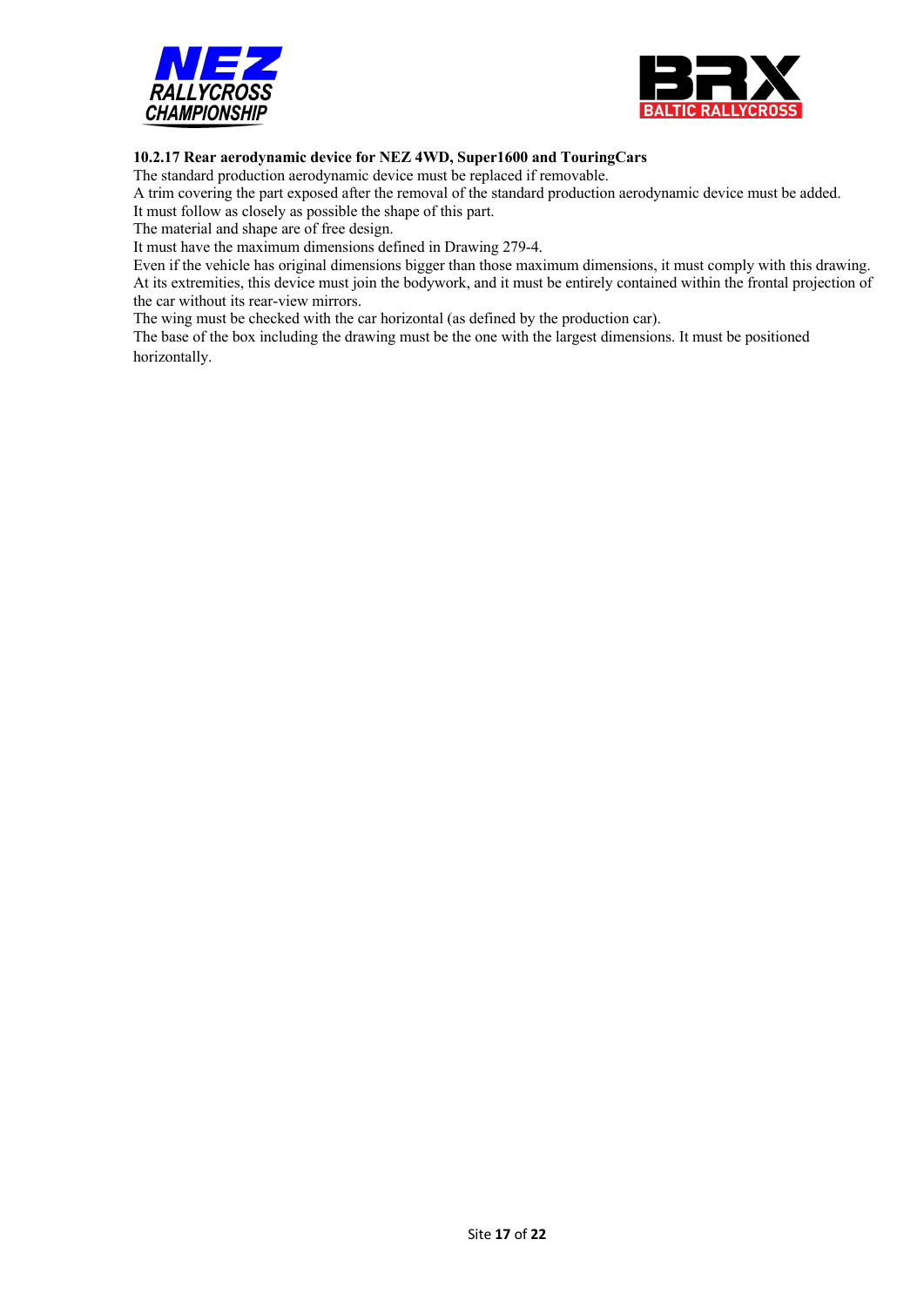



Further, this volume may be extended section by section, with a part of the largest base remaining in contact with the bodywork, which means that at any point of the rear aerodynamic device, each section must not exceed the section 450 x 290 x 190 mm, supports included.

This aerodynamic device must be contained within the frontal projection of the car, and within the projection of the car seen from above.

It must have no cooler.

It must include at least 2 mountings.

It must have only one main profile.

It may be adjustable on the following conditions:

■ The aerodynamic device must not be adjustable when the vehicle is in motion

The aerodynamic device must not be adjustable from the cockpit.

The support may have a secondary profile.

#### **10.3 Bodyshell / Chassis**

#### **10.3.1 Strengthening**

The series-production bodyshell and chassis must be retained, but the original basic structure may be reinforced in accordance with Article 255-5.7.1.

#### **10.3.2 Upper radiator support**

The upper front cross member may be cut or modified between the headlamps. This cutting or modification must not affect the rigidity of the chassis structure. This cross member may be removed or replaced with a different support.

#### **10.3.3 Intercooler installation (for NEZ 4WD only)**

It is permitted to cut out the necessary parts situated between the front bumper and the chassis for the sole purpose of installing the exchanger. In this case, the structural resistance of the parts which have been cut out must be recreated (see front bumper).

Air ducts upstream and downstream of the intercooler are permitted.

Air ducts may be made of composite material. Maximum material thickness 2.0 mm.

#### **10.3.4 Removal of the scuttle panel**

Scuttle panel may be removed.

#### **10.3.5 Engine mountings**

Free.

#### **10.3.6 Mountings and bearings of antiroll bars**

The main rails may be modified to integrate the antiroll bar bearings.

The new mountings of the antiroll bars must not have any other function.

#### **10.3.7 Mounting of pedal box and master cylinders**

Modifications are authorised provided they have no other function than to allow the fixing of the master cylinders and/or the pedal box.

#### **10.3.8 Bulkhead in engine compartment**

The bulkhead separating the cockpit from the engine compartment must retain its original place within a tolerance of  $\pm$ 100 mm in X direction.

The shape is free.

The bulkhead material must be the same or stronger than the material of the homologated car. In any case, the materials added must be iron-based alloys and must be welded to the bodywork.

Installing components up against or passing through the bulkhead is permitted, provided that they do not protrude into the cockpit by more than 200 mm (as measured horizontally from the original bulkhead position). This possibility does not apply to the engine block, sump, crankshaft or cylinder head.

Local modifications are authorised for the passage of the steering column and gearshift control.

#### **10.3.9 Bulkhead in boot compartment**

The bulkhead separating the cockpit from the boot must retain its original place.

#### **10.3.10 Central tunnel and rear part of floor**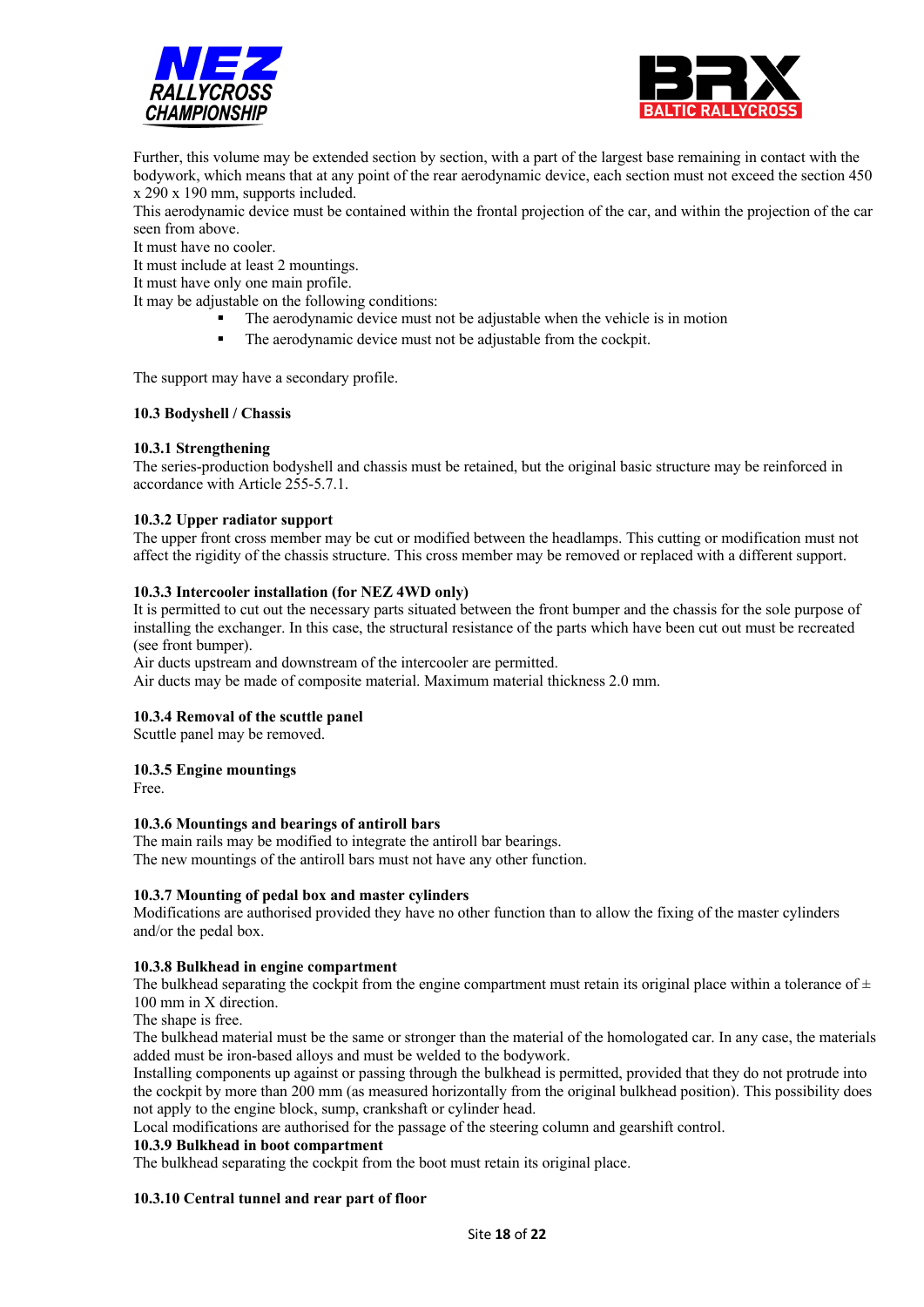



For NEZ 4WD only:

The bodywork may be modified in accordance with Drawing 279-1.

The dimensions of the transmission tunnel must be equal to or smaller than the dimensions shown on Drawing 279-1. The location of the transmission tunnel may have a tolerance of  $\pm$  100 mm in Y direction.

The tunnel opening as shown in Drawing 279-1 must remain on the car centreline.

The materials added must be iron-based alloys and must be welded to the bodywork.

Tunnel opening: The front edge of the tunnel is defined as the most forward point of the homologated production car bulkhead.

In order to install the catalytic converter and/or exhaust silencer, a hollowing out in the central tunnel, either on the leftor right-hand side, is permitted (see Drawing 279-2).

#### **10.3.11 Floor / Rear part**

The rear part of the floor may be modified by removing the spare wheel housing and adding a steel sheet in its place.

#### **10.3.12 Front wheel arches and housings**

New front wheel housings (inner and outer) may be allowed on the following conditions:

- The wheel housings are modified in order to house the authorised wheels
- It is permitted to fold back the steel edges if they protrude inside the wheel housing
- In order to install the suspension mounting points, within the context of the freedom of the wheel arch, it is permitted to partially cut the upper side rail at the level of the wheel arch. This cut-out side rail must be reconstituted in such a way as to ensure that the resistance of the car in case of impact is at least equal to the original resistance
- Modifications of the lower side rail so as to allow the driveshaft and steering rod travel and for the sole purpose of installing the gearbox or for the opening of the gearbox cover for gear ratio change
- The material of the wheel arches must not be modified compared to the series model, except in front of the wheel centreline and above the lower side rail.
- The cockpit front bulkhead may be hammered or modified for the sole purpose of allowing the passage of the wheel
- The modification of the reinforcing hollow bodies is forbidden.

#### **10.3.13 Front lower side rails**

Modifications of the front lower side rails may be allowed on the following conditions:

- To allow the driveshaft travel (maximum cut out dimension  $Z = 60$  mm,  $X = 130$  mm)
- To allow the steering rod travel (maximum cut out dimension  $Z = 35$  mm,  $X = 60$  mm)
- For the sole purpose of installing the transverse gearbox housing and/or allowing the opening of the gearbox cover for gear ratio changes (maximum cut out dimension  $Z = 60$  mm,  $X = 220$  mm).

The materials added must be iron-based alloys and must be welded to the bodywork.

#### **10.3.14 Rear wheel arches and housings**

New rear wheel housings (inner and outer) may be allowed on the following conditions:

- The wheel housings are modified in order to house the authorised wheels
	- It is permitted to fold back the steel edges if they protrude inside the wheel housing
	- § It is possible to modify the side members only within the area authorised by Drawing 279-1: 400x200 mm in relation to the centreline of the rear wheels
	- § See Drawing 279-1 for the possible modifications of the body shell (no opening is authorised in the zone defined by Drawing 279-1)
	- The material of the new wheel housings must not be modified compared to the series model.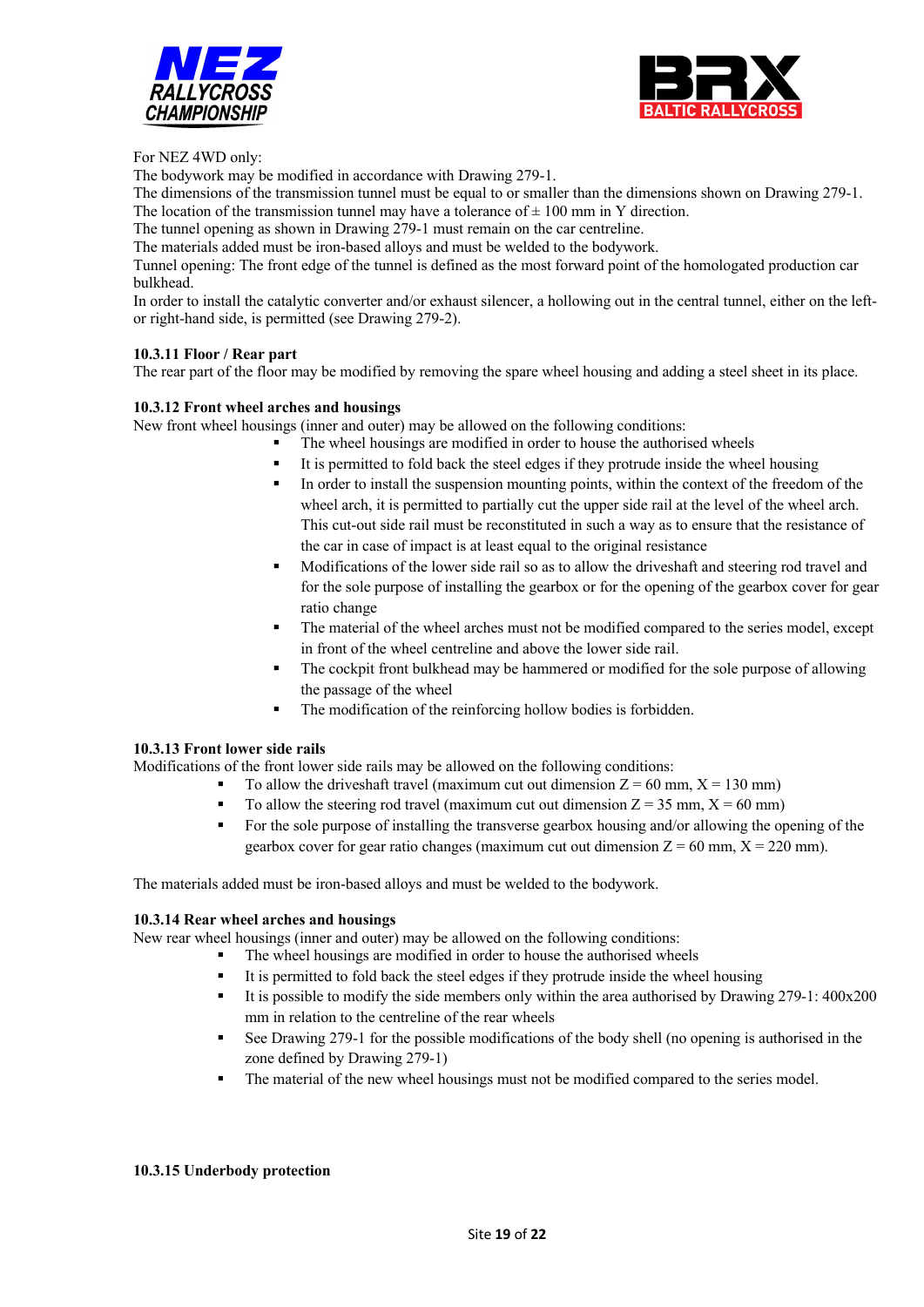



The fitting of underbody protections is authorised provided that these really are protections which respect the ground clearance, which are removable and which are designed exclusively and specifically in order to protect the following parts: Engine, radiator, suspension, gearbox, tank, transmission, exhaust, extinguisher bottles.

These protections must be made from either aluminium alloy or steel, or composite material.

Minimum thickness for aluminium alloy and composite material is 4 mm and 2 mm for steel.

The total weight of the protections must be 40 kg maximum (front, including gearbox protection, 25 kg; rear 15 kg).

#### **10.3.16 Mechanical components**

No mechanical component may protrude beyond the car's original bodywork, except inside the fenders.

#### **10.3.17 Underfloor protection**

The fitting of underfloor protections is authorised provided that these are truly protections which respect the ground clearance, are removable and are designed exclusively and specifically in order to protect the underfloor of the bodyshell in the cockpit area, except the inner tunnel.

These protections must be made from composite material. The protection must follow the original underfloor contour and must be in contact with it (no hollow sections).

Maximum allowed thickness of the underfloor protections is 5 mm.

#### **10.3.18 Roof hatch for access to the cockpit**

One removable hatch is recommended on the roof on driver's side to allow free access to the driver from outside the cockpit.

When the hatch is removed, the opening on the roof must comply with the dimensions specified on drawing below. The outer side edge must be as close as possible to the safety cage upper side member.

The hatch must be secured to the roof panel only by means of a maximum of 8 quick fasteners operated by a 4 mm Allen key.

The original roof panel may be replaced with a panel in composite material if it is proven that this renders the integration of the hatch easier and on condition that the new panel fitted with the hatch is not lighter than the original panel.

#### **11 SAFETY**

#### **11.1 Safety cage**

Must be fitted as defined in Appendix J, Article 253-8.

#### **11.1.1 Safety cage – Head protection**

The safety cage must be fitted with paddings in compliance with Art. 253-8.3.5.

#### **11.2 Seat and safety harness**

#### **11.2.1 Driver's safety seat**

The passenger seats and the back shelf of hatchback cars must be removed.

Seats: see Article 253-16.1.

If the original seat attachments or supports are changed, the new parts must either be approved for that application by the seat manufacturer or comply with the specifications of Articles 253-16.2 to 253-16.5.

#### **11.2.2 Driver's seat position**

#### Longitudinally:

The front seats may be moved backwards but not beyond the vertical plane defined by the front edge of the original rear seat.

The limit relating to the front seat is formed by the height of the seat without the headrest, and if the headrest is incorporated into the seat, by the rearmost point of the driver's shoulders.

Transversally:

Seat centreline must not be less than 250 mm from the car's centreline.

#### **11.2.3. Clothing**

Drivers' clothing (overalls, underwear, helmet, gloves etc.) – complies with the current FIA safety regulations.

#### **11.2.4Safety harness**

The original seatbelts must be replaced by a valid safety harness homologated according to FIA 8853/98 standard. It must have a minimum of six (6) anchorage points conforming to the specifications of Article 253-6 of Appendix J. The two shoulder straps must have separate anchorage points.

#### **11.3 Extinguisher systems**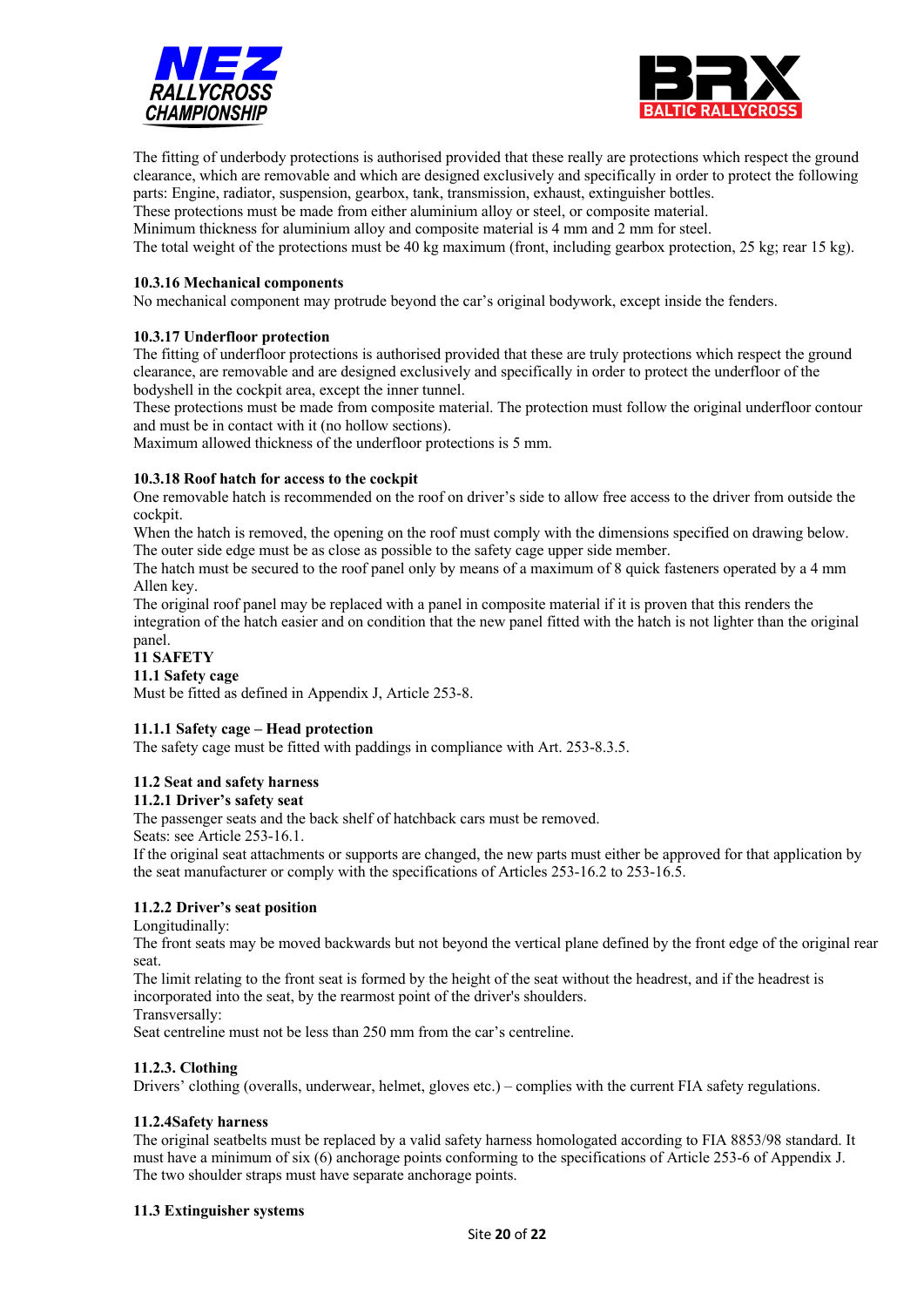



A system in accordance with Article 253-7.2 of Appendix J is compulsory.

#### **11.4 Towing device**

One front and one rear towing device is compulsory.

They must:

- Be clearly visible and marked in yellow, red or orange
- § Allow the passage of a cylinder with a diameter of 60 mm
- Be a belt type, made from soft material
- Allow the car to be towed on a dry surface (concrete or asphalt), by applying traction on a plane parallel to the ground, with an angle of plus or minus 15 degrees to the longitudinal centreline of the car.

This check must be carried out with the wheels blocked by means of the main braking system. The car must be fitted with tyres of a type identical to that used during the competition. It may take place during preliminary scrutineering.

#### **11.5 Rear lights**

Each car must be fitted with a minimum of three red rear lights of the fog lamp type (minimum illuminated area of each light:

60 cm2; bulbs of minimum 20 watts each) or with two rain lights approved by the FIA (Technical List n°19) working whenever the brakes are on.

They must be placed symmetrically in relation to the longitudinal axis of the car and in the same transverse plane. In addition to the two rear brake lights mentioned above, there must be one rearward facing red light of at least 20 watts (maximum 30 watts).

- The lighted area of this lamp must not exceed 70 cm2 but must be greater than 60 cm2
- It must be situated at the vehicle centreline
- It must be kept switched on throughout all practice sessions, qualifications and finals
- It must be kept switched on even with the master switch in the "off" position
- The use of rain lights of a type approved by the FIA (Technical List n°19) is highly recommended.
- The brake lights and the rear light must be positioned between 1,000 mm and 1,500 mm above ground level, must be visible from the rear and must be mounted behind a vertical plane of the rear axle centre line.